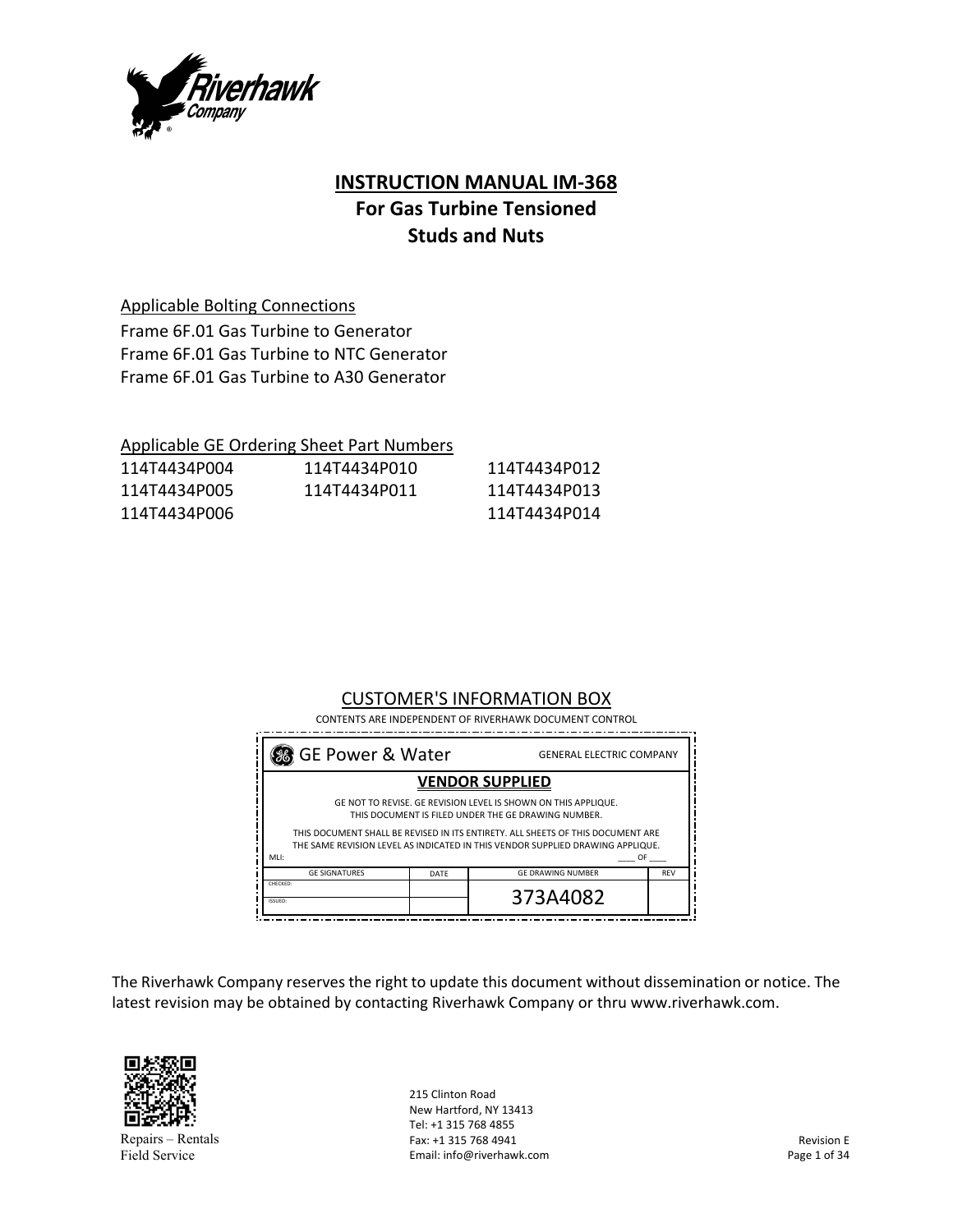# **Table of Contents**

| Section     | Description                                      | Page Number      |
|-------------|--------------------------------------------------|------------------|
| 1.0         | <b>Cautions and Safety Warnings</b>              | 3                |
| 2.0         | Scope and GE Part Number Cross Reference         | $\overline{4}$   |
| 3.0         | <b>Quick Checklist</b>                           | 6                |
| 4.0         | <b>General Preparations</b>                      | $\boldsymbol{9}$ |
| 5.0         | Hardware Set Preparations                        | 12               |
| 6.0         | <b>Stud and Nut Assembly</b>                     | 14               |
| 7.0         | <b>Hydraulic Tensioner Equipment Assembly</b>    | 15               |
| 8.0         | Assembly of Tensioner on Stud                    | 18               |
| 9.0         | <b>Stud Tensioning</b>                           | 21               |
| 10.0        | <b>Thread Locking</b>                            | 23               |
| 11.0        | <b>Stud and Nut Removal</b>                      | 24               |
| 12.0        | <b>Storage Instructions</b>                      | 27               |
| 13.0        | <b>Frequently Asked Questions</b>                | 28               |
| 14.0        | <b>Revision History</b>                          | 30               |
| Appendix A1 | <b>EC Declaration of Conformity</b>              | 32               |
| Appendix A2 | <b>UKCA Declaration of Conformity</b>            | 33               |
| Appendix B1 | 20-Bolt Tensioning Pattern (LG-GEN) Record Sheet | 34               |



215 Clinton Road New Hartford, NY 13413 Tel: +1 315 768 4855 Fax: +1 315 768 4941 Email: info@riverhawk.com

| <b>CUSTOMER'S INFORMATION BOX</b>                      |  |  |
|--------------------------------------------------------|--|--|
| CONTENTS ARE INDEPENDENT OF RIVERHAWK DOCUMENT CONTROL |  |  |

REV GE DRAWING NUMBER

373A4082

Revision E Page 2 of 34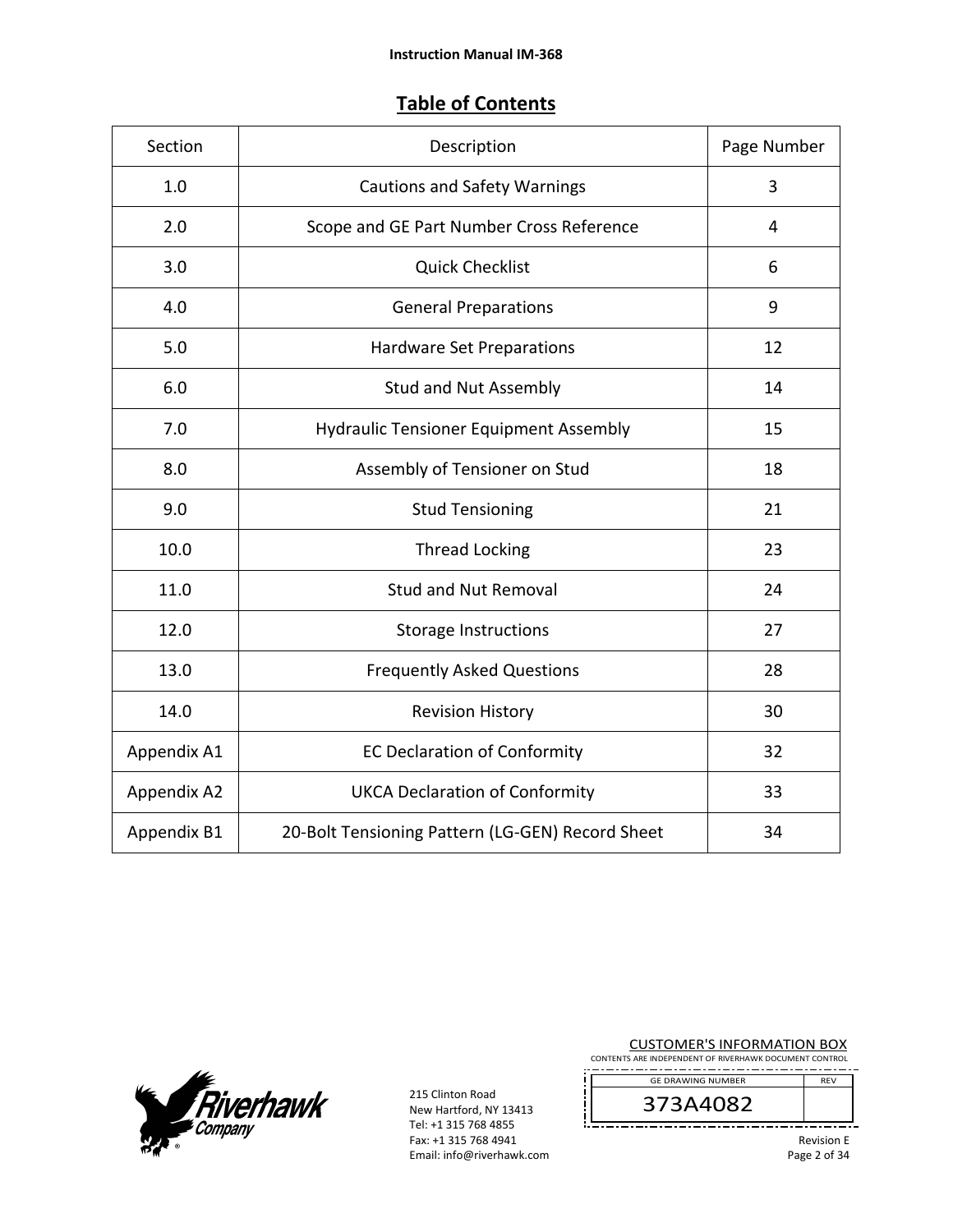#### **1.0 Cautions and Safety Warnings**

#### **WARNING**

**Improper tool use and the failure to follow the correct procedures are the primary root causes of tool failures and personal injuries. A lack of training or experience can lead to incorrect hardware installation or incorrect tool use. Only trained operators with careful, deliberate actions should use hydraulic tensioners. Contact Riverhawk Company with any training needs.** 

#### **WARNING**

Risk of high pressure fluid injection. Riverhawk tools operate under high pressure. Thoroughly inspect all hoses and connections for damage or leaks prior to using this equipment.

#### **CAUTION**

Personal injury and equipment damage can occur if the proper health and safety codes and procedures are not followed. Contact the site's health and safety office to determine all applicable safety rules and regulations.

#### **WARNING**

The proper personal protective equipment must be worn at all times. Riverhawk recommends at a minimum, safety glasses, long sleeve shirt, hard hat, heavy work gloves, and steel toe shoes.

#### **CAUTION**

It is especially important to check the condition of the conical thread used to tension the stud. Thread damage from previous abuse can lead to failure of the stud or tensioning equipment.

#### **CAUTION**

Riverhawk recommends that the tensioner should be returned to Riverhawk for periodic inspections. Replacement of obsolete tensioners is recommended. Functional upgrades are also recommended. The Riverhawk Service Returns Coordinator should be notified 3‐6 months prior to a planned outage to schedule an inspection service.

#### **WARNING**

A damaged burst disc must be replaced with a with a burst disc of the same design and pressure rating. Do not substitute a damaged burst disc with a different disc type, a different pressure rating, or a foreign object.

#### **WARNING**

Do not use the tensioner at any pressure unless the tool is installed on a stud in a flange.



215 Clinton Road New Hartford, NY 13413 Tel: +1 315 768 4855 Fax: +1 315 768 4941 Email: info@riverhawk.com

| <b>CUSTOMER'S INFORMATION BOX</b>                                          |                          |
|----------------------------------------------------------------------------|--------------------------|
| CONTENTS ARE INDEPENDENT OF RIVERHAWK DOCUMENT CONTROL                     |                          |
| ______<br>----<br>___________<br>-------<br>--<br><b>GE DRAWING NUMBER</b> | ____<br>--<br><b>RFV</b> |

373A4082

Revision E Page 3 of 34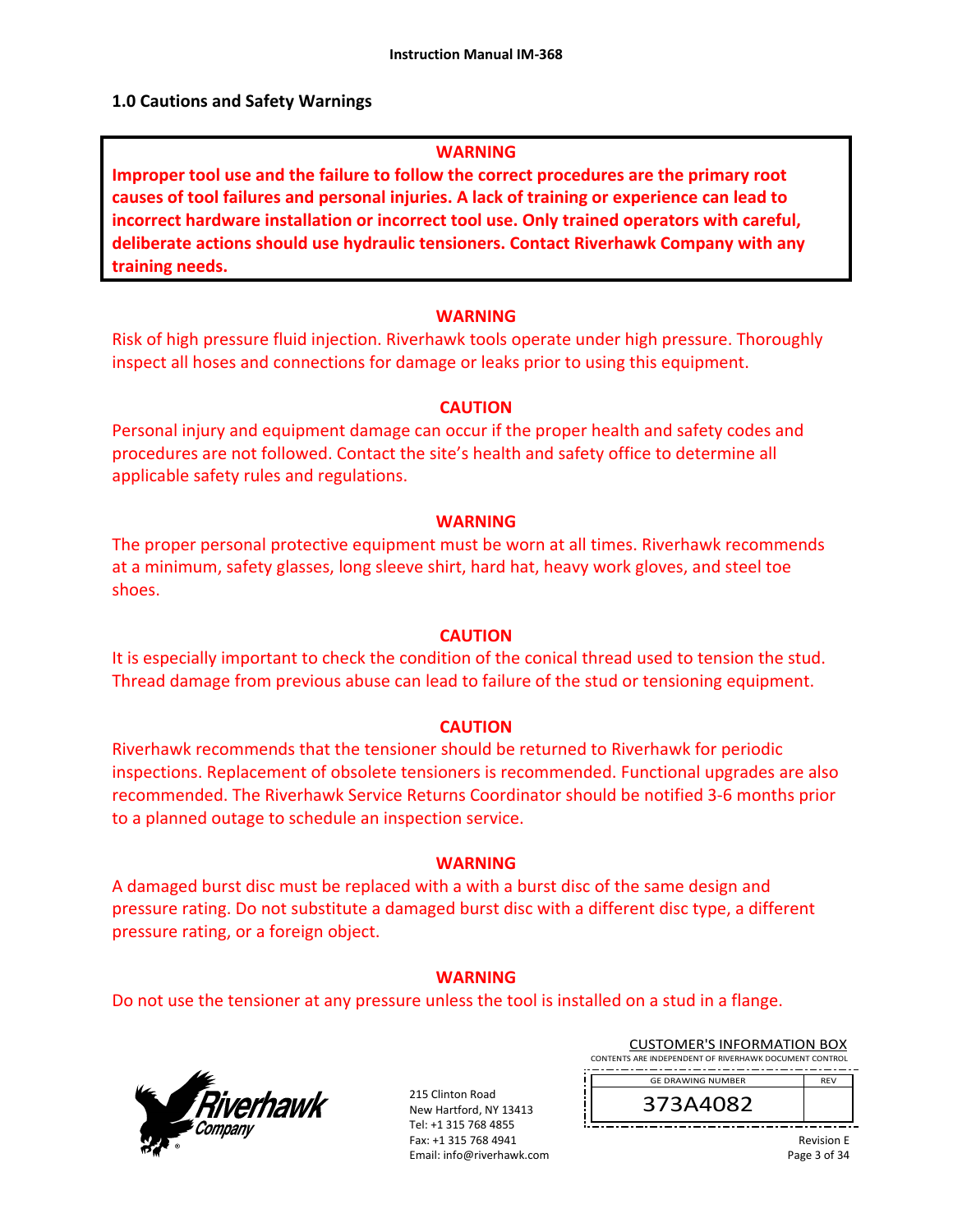#### **CAUTION**

Do not over stroke the tensioner. Over stroke can cause the piston to lose its seal and leak oil.

# **CAUTION**

Personal injury and equipment damage can occur if the puller screw is not securely engaged with the tapered threads of the stud. Proper engagement is achieved when the puller screw is tight in the stud and the tensioner assembly is free to turn.

#### **WARNING**

The safety cage must be in place at all times. When the tensioner is pressurized hands must be kept out of designated areas to avoid any potential for personal injury.

# **CAUTION**

Before threading the puller screw into the stud, carefully check the cleanliness of both the stud's and the puller screw's conical threads. Apply a light coat of clean turbine oil or a spray lubricant to the puller screw. This procedure will ease assembly and assure positive mating of the threads before tightening. Do not use "Never Seize" on the conical threads.

# **CAUTION**

Do not tighten the nut while the tool is coming up to pressure; wait until pressure is achieved before attempting to tighten the nut with the spanner ring. If the tool is not properly installed, the tool could jump off the stud while coming up to pressure.

# **CAUTION**

Do not exceed the maximum pressure marked on the tensioner. Excessive pressure can damage the stud and puller screw.

# **WARNING**

**FIRE HAZARD:** DO NOT heat when tensioner is in place. Personal injury or equipment damage may occur. Use of an Oxy‐Acetylene torch is not recommended

# **2.0 Scope**

This document describes the procedure to be used to install the stud and nut sets supplied by the Riverhawk Company for the flange at the Load Gear/Generator connection. The Gas Turbine/Load Coupling and Load Coupling/Load Gear connections are described by a different manual, IM‐367 (GE 373A4081).



215 Clinton Road New Hartford, NY 13413 Tel: +1 315 768 4855 Fax: +1 315 768 4941 Email: info@riverhawk.com

| <b>CUSTOMER'S INFORMATION BOX</b>                      |            |
|--------------------------------------------------------|------------|
| CONTENTS ARE INDEPENDENT OF RIVERHAWK DOCUMENT CONTROL |            |
| <b>GE DRAWING NUMBER</b>                               | <b>RFV</b> |

373A4082

Revision E Page 4 of 34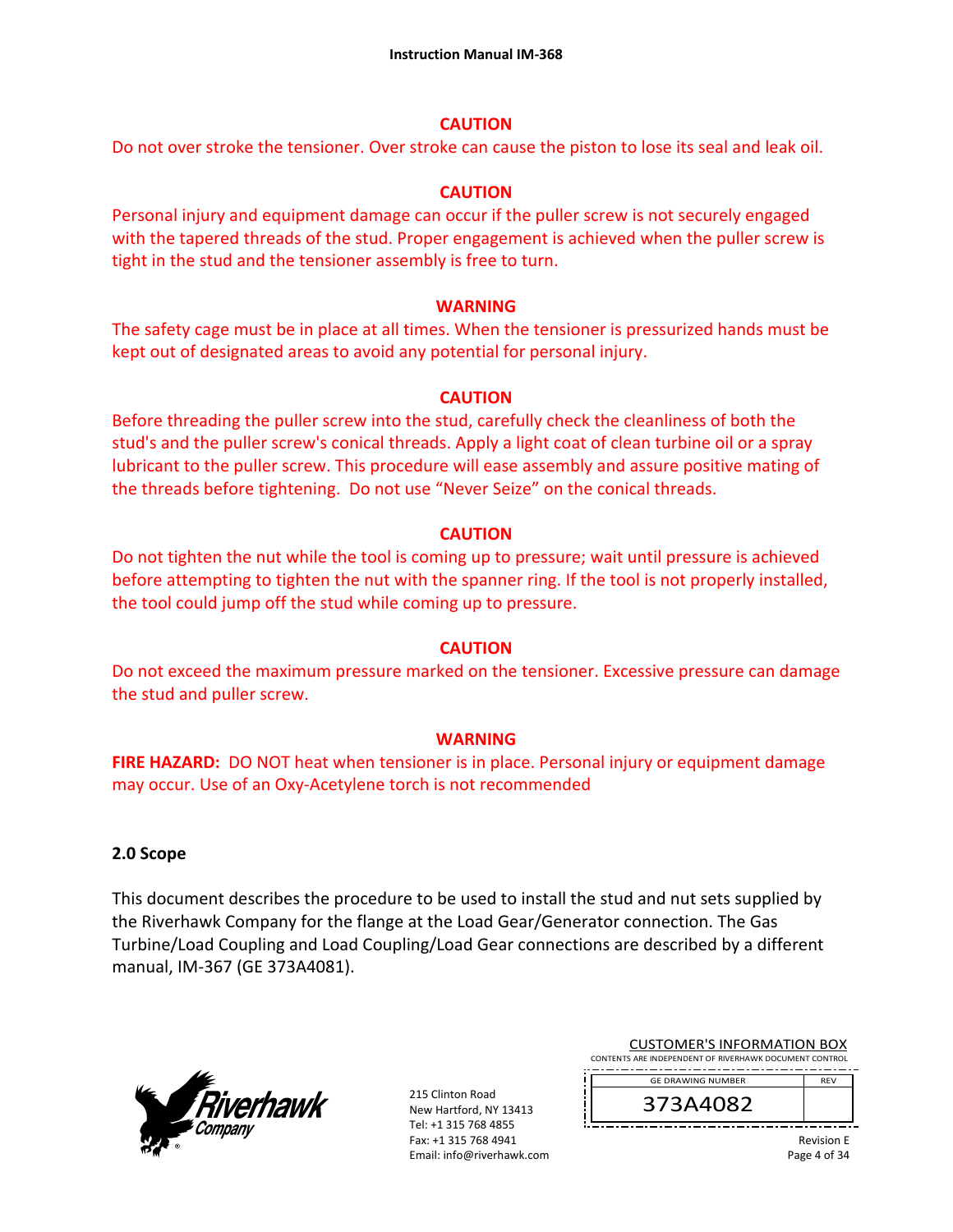The various frame configurations covered in this manual are listed in Sections 2.1 through 2.4 with differences as related to connective hardware defined. Listed also are the pertinent hardware drawings (HF-xxxx). These drawings as well as tooling drawings (HT-xxxx) form part of this manual.

# **2.1 Frame 6F.01 Gas Turbine to Generator**

| GE PART NUMBER  | RIVERHAWK P/N | GE VENDOC P/N |
|-----------------|---------------|---------------|
| GE 114T4434P004 | HF-7405       | 101B0676      |
| GE 114T4434P005 | HF-7405       | 101B0676      |

The hydraulic tools used for installation and removal are Riverhawk HT‐6865 (load coupling) and HT‐6866 (generator).

These hardware drawings depicts the complete stud and nut package for both Gas Turbine to Load Coupling and Load Coupling to Load Gear (1‐1/8"size, Qty 24) as well as Load Gear to Generator (1‐5/8" size, Qty 20).

Note: This manual covers HT‐6866 tensioner (1‐5/8" hardware) **only**. See manual IM‐367 (GE 373A4081) for instructions to other tooling listed above.

# **2.2 Frame 6F.01 Gas Turbine to NTC Generator**

| GE PART NUMBER  | RIVERHAWK P/N | GE VENDOC P/N |
|-----------------|---------------|---------------|
| GE 114T4434P010 | HF-7737       | 101B0708      |

The hydraulic tools used for installation and removal are Riverhawk HT‐6865 (load coupling) and HT‐6866 (generator).

These hardware drawings depicts the complete stud and nut package for both Gas Turbine to Load Coupling and Load Coupling to Load Gear (1‐1/8"size, Qty 24) as well as Load Gear to Generator (1‐5/8" size, Qty 20).

Note: This manual covers HT‐6866 tensioner (1‐5/8" hardware) **only**. See manual IM‐367 (GE 373A4081) for instructions to other tooling listed above.

# **2.3 Frame 6F.01 Gas Turbine to A30 Generator**

| GE PART NUMBER  | RIVERHAWK P/N | <b>GE VENDOC P/N</b> |
|-----------------|---------------|----------------------|
| GE 114T4434P012 | HF-8657       | 101B0752             |
| GE 114T4434P013 | HF-8657       | 101B0752             |



215 Clinton Road New Hartford, NY 13413 Tel: +1 315 768 4855 Fax: +1 315 768 4941 Email: info@riverhawk.com

| <b>CUSTOMER'S INFORMATION BOX</b>                      |            |
|--------------------------------------------------------|------------|
| CONTENTS ARE INDEPENDENT OF RIVERHAWK DOCUMENT CONTROL |            |
| <b>GF DRAWING NUMBER</b>                               | <b>RFV</b> |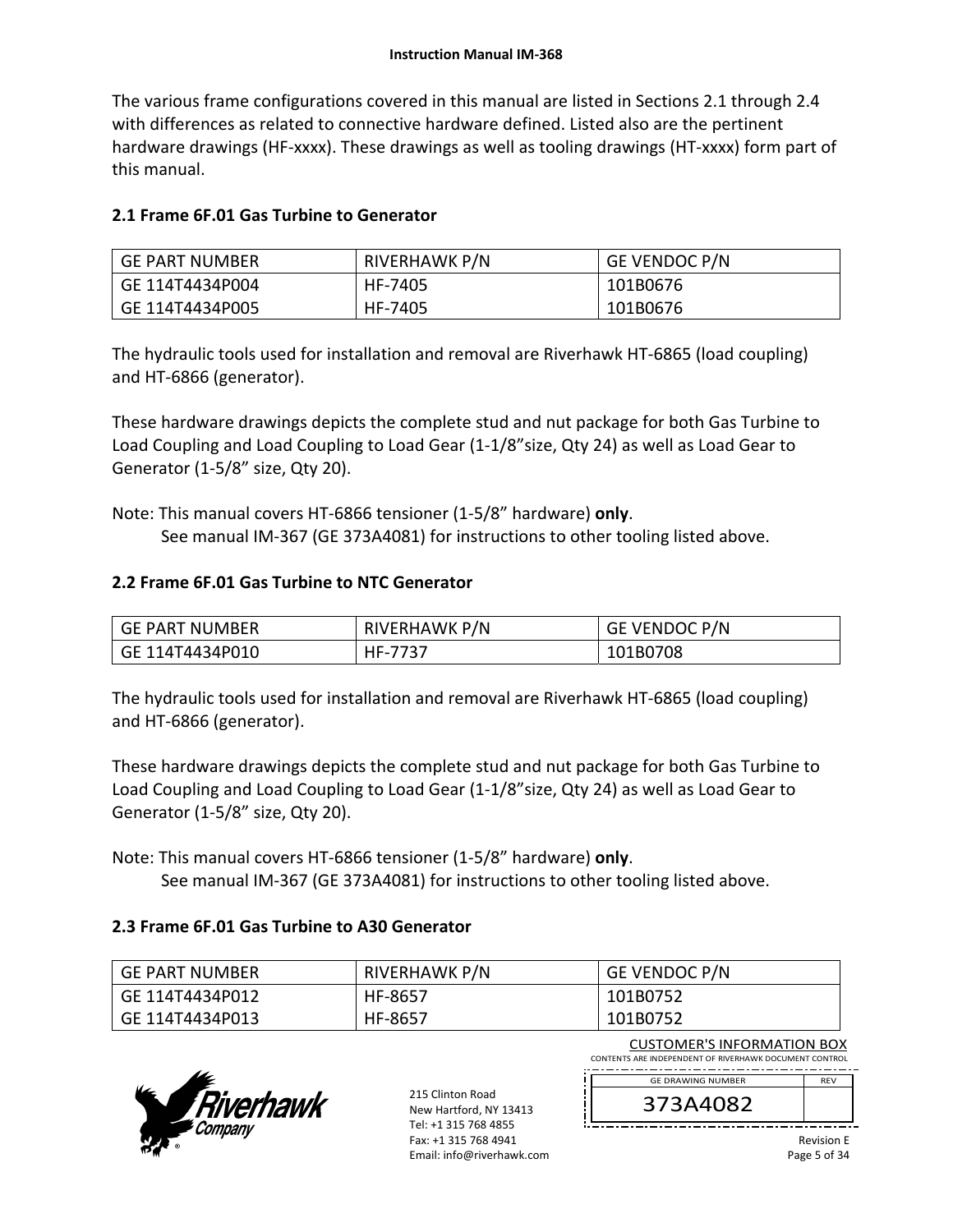The hydraulic tools used for installation and removal are Riverhawk HT‐6865 (load coupling) and HT‐6866 (generator).

These hardware drawings depicts the complete stud and nut package for both Gas Turbine to Load Coupling and Load Coupling to Load Gear (1‐1/8"size, Qty 24) as well as Load Gear to Generator (1‐5/8" size, Qty 20).

Note: This manual covers HT‐6866 tensioner (1‐5/8" hardware) **only**. See manual IM‐367 (GE 373A4081) for instructions to other tooling listed above.

# **2.4 Hydraulic Tooling**

| <b>GE PART NUMBER</b> | RIVERHAWK P/N | GE VENDOC P/N |
|-----------------------|---------------|---------------|
| GE 114T4434P006       | HT-6865       | GE 101B0649   |
|                       | HT-6866       | GE 101B0650   |
|                       | MP-0130       | GE 359B2506   |
| GE 114T4434P011       | HT-6865       | GE 101B0649   |
|                       | HT-6866       | GE 101B0650   |
|                       | MP-0130       | GE 359B2506   |
| GE 114T4434P014       | HT-6865       | GE 101B0649   |
|                       | HT-6866       | GE 101B0650   |
|                       | MP-0130       | GE 359B2506   |

Note: Hydraulic tooling list is for all related tooling for the gas turbine to generator connections. This manual covers HT‐6866 tensioner (1‐5/8" hardware) **only**.

See manual IM‐367 (GE 373A4081) for instructions to other tooling listed above.

# **3.0 Quick Checklist**

The following checklist is intended as a summary of the steps needed to use the Riverhawk‐ supplied equipment. New personnel or those experienced personnel who have not used the Riverhawk equipment recently are encouraged to read the entire manual.

# **EQUIPMENT INSPECTION**

Check oil level in hydraulic pump.



215 Clinton Road New Hartford, NY 13413 Tel: +1 315 768 4855 Fax: +1 315 768 4941 Email: info@riverhawk.com

| <b>CUSTOMER'S INFORMATION BOX</b>                      |            |  |
|--------------------------------------------------------|------------|--|
| CONTENTS ARE INDEPENDENT OF RIVERHAWK DOCUMENT CONTROL |            |  |
| <b>GE DRAWING NUMBER</b>                               | <b>RFV</b> |  |
|                                                        |            |  |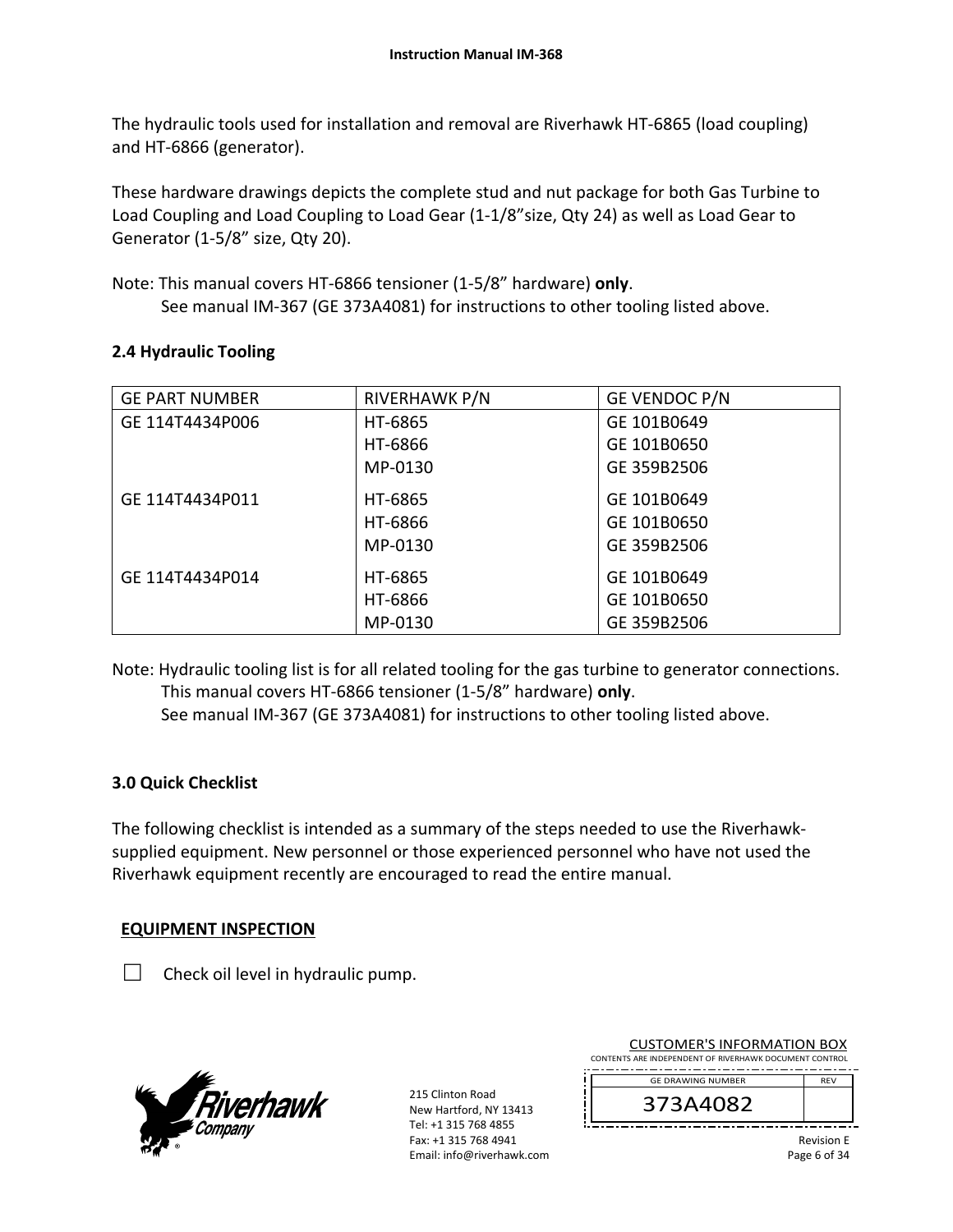- $\Box$  Check air pressure at 80psi [5.5 bar] minimum. (For air-driven pumps)
- $\Box$  Check hydraulic hose for damage.
- $\Box$  Test pump.
- $\Box$  Inspect tensioner for any damage.

#### **NUT AND STUD PREPARATION**

- $\Box$  Inspect studs and nuts for any damage.
- $\Box$  Clean the studs and nuts.
- □ Measure stud lengths. (VERY IMPORTANT)
- $\Box$  Loosely place studs and nuts into the flange. The studs are not centered in the flange.
- $\Box$  Set stick-out dimension on the load gear side of the flange.
- $\Box$  Hand tighten nuts on generator side of flange.
- □ Verify stick‐out measurement **(VERY IMPORTANT)**

#### **TENSIONING (Bolt Installation)**

- $\Box$  Check tensioner drawing for correct parts and part numbers.
- □ Apply a light coat of clean turbine oil or spray lubricant to the puller screw. **DO NOT USE "NEVER SEIZE" ON THE CONICAL THREADS.**
- $\Box$  Place spanner ring on the load gear side nut.
- $\Box$  Insert 3/8" hex Allen wrench into the back side of the stud.
- $\Box$  Thread puller screw into the stud's conical thread.



215 Clinton Road New Hartford, NY 13413 Tel: +1 315 768 4855 Fax: +1 315 768 4941 Email: info@riverhawk.com

|                                                        | - - -      |  |
|--------------------------------------------------------|------------|--|
| 373A4082                                               |            |  |
| <b>GE DRAWING NUMBER</b>                               | <b>RFV</b> |  |
| CONTENTS ARE INDEPENDENT OF RIVERHAWK DOCUMENT CONTROL |            |  |
| COSTOIVIER 3 INFORMATION BOA                           |            |  |

CUSTOMER'S INFORMATION BOY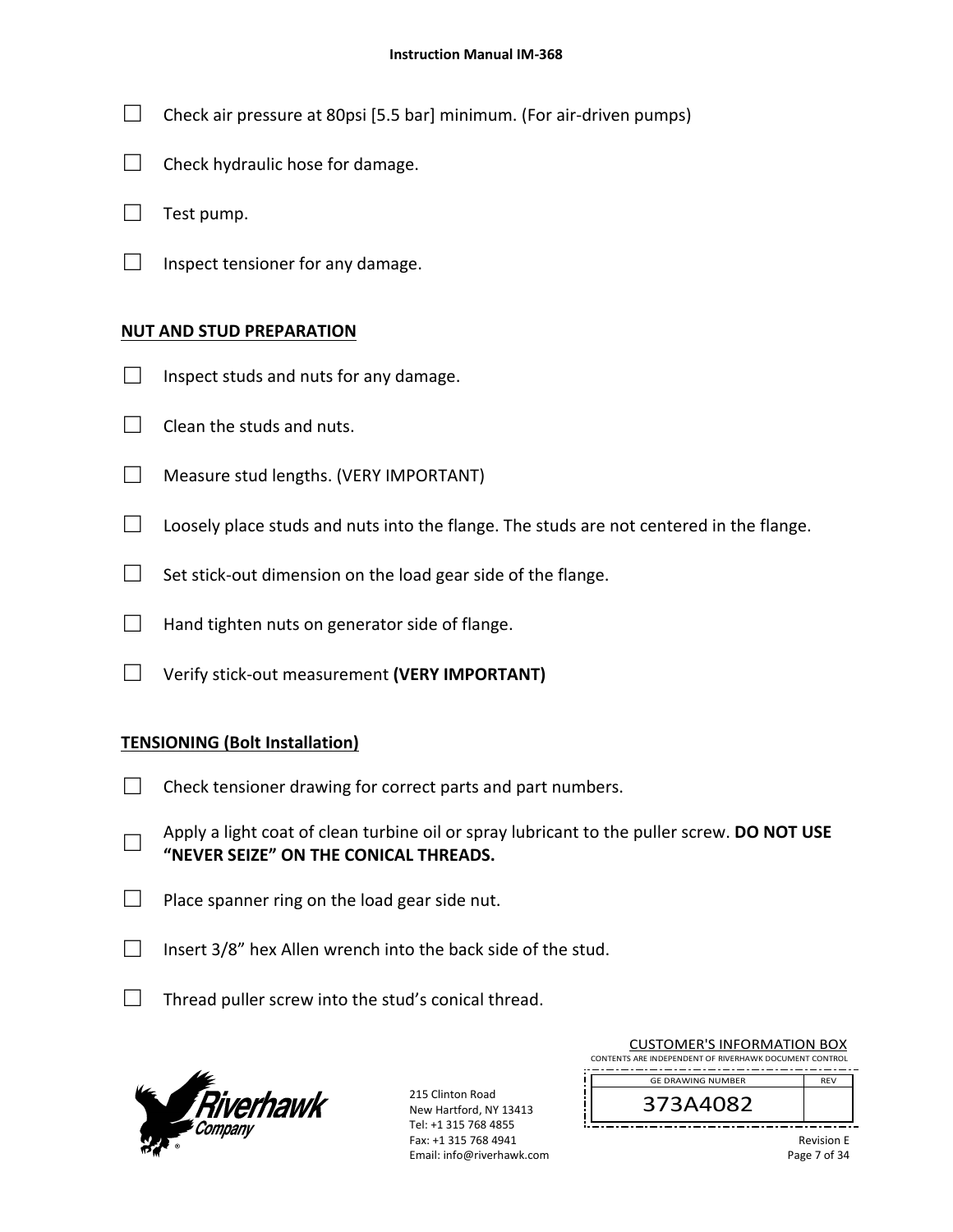| Tighten the puller screw. Then back off puller screw 1/2 a turn.                                                                  |
|-----------------------------------------------------------------------------------------------------------------------------------|
| Retighten the puller screw and leave tight. DO NOT BACK OFF PULLER SCREW.                                                         |
| Slide the tensioner over the puller screw.                                                                                        |
| Thread the puller nut onto the puller screw. Then, back the nut off two flats or 120<br>degrees to allow for the stud to stretch. |
| Tensioner should be free to rotate. If tight against flange, remove and check stick-out<br>dimension of the stud.                 |
| Place guard over assembly and tighten threaded hydraulic interlock knob firmly into<br>tensioner body.                            |
| Tension to 50%. Consult manual for correct pressure.                                                                              |
| Use the pin wrench in spanner ring to tighten nut.                                                                                |
| Release pressure, move to next stud in pattern.                                                                                   |
| Repeat above steps at final pressure.                                                                                             |
| Measure final stud length and record on stretch datasheets. Calculate stretch.                                                    |

 $\Box$  Torque the nuts' set screws.

# **DETENSIONING (Stud Removal)**

- □ If present, loosen the windage plugs' set screws and remove the windage plugs from the studs.
- □ Loosen nuts' set screws

□ from the threads! See instruction manual IM-220. **Do not try to use the tensioner to** Inspect and clean studs' conical threads. **Do not continue until ALL debris is removed remove a damaged stud!** 



215 Clinton Road New Hartford, NY 13413 Tel: +1 315 768 4855 Fax: +1 315 768 4941 Email: info@riverhawk.com

| <b>CUSTOMER'S INFORMATION BOX</b>                      |  |  |
|--------------------------------------------------------|--|--|
| CONTENTS ARE INDEPENDENT OF RIVERHAWK DOCUMENT CONTROL |  |  |
| <b>GE DRAWING NUMBER</b><br><b>RFV</b>                 |  |  |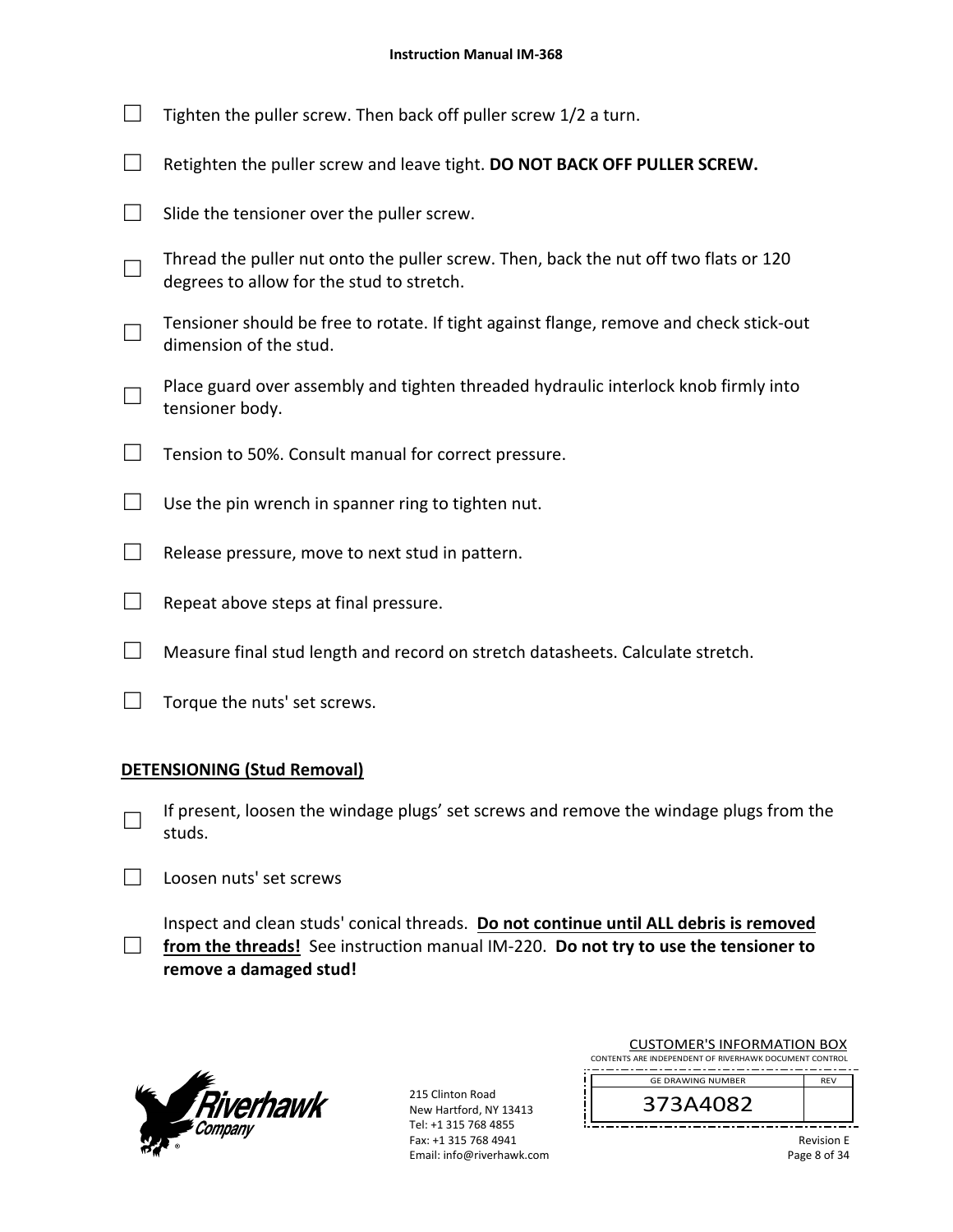| Apply a light coat of clean turbine oil or spray lubricant to the puller screw. DO NOT USE<br>"NEVER SEIZE" ON THE CONICAL THREADS. |
|-------------------------------------------------------------------------------------------------------------------------------------|
| Place spanner ring on the load gear side nut.                                                                                       |
| Insert 3/8" hex Allen wrench into the back side of the stud.                                                                        |
| Thread puller screw into the stud's conical thread.                                                                                 |
| Tighten the puller screw. Then back off puller screw 1/2 a turn.                                                                    |
| Retighten the puller screw and leave tight. DO NOT BACK OFF PULLER SCREW.                                                           |
| Slide the tensioner over the puller screw.                                                                                          |
| Thread the puller nut onto the puller screw. Then, back the nut off two flats or 120<br>degrees to allow for the stud to shrink.    |
| Tensioner should be free to rotate. If tight against flange, remove and inspect.                                                    |
| Place guard over assembly and tighten threaded hydraulic interlock firmly into tensioner<br>body.                                   |
| Apply final pressure.                                                                                                               |
| Loosen nut with the spanner ring and pin wrench.                                                                                    |

**4.0 General Preparations** 

 $\Box$  Move to next stud in pattern

# Read and understand all instructions before installing and tensioning studs.

Operators should be trained or have previous experience using Riverhawk tensioning equipment. Training will minimize the chance of improper use of the equipment.

The hydraulic tooling including the hydraulic hoses should be inspected prior to use. Inspection guidelines are listed in the following sub‐sections.



215 Clinton Road New Hartford, NY 13413 Tel: +1 315 768 4855 Fax: +1 315 768 4941 Email: info@riverhawk.com

|                                                        | <b>CUSTOMER'S INFORMATION BOX</b> |                   |  |
|--------------------------------------------------------|-----------------------------------|-------------------|--|
| CONTENTS ARE INDEPENDENT OF RIVERHAWK DOCUMENT CONTROL |                                   |                   |  |
|                                                        | <b>GE DRAWING NUMBER</b>          | <b>RFV</b>        |  |
|                                                        | 373A4082                          |                   |  |
|                                                        |                                   | <b>Revision F</b> |  |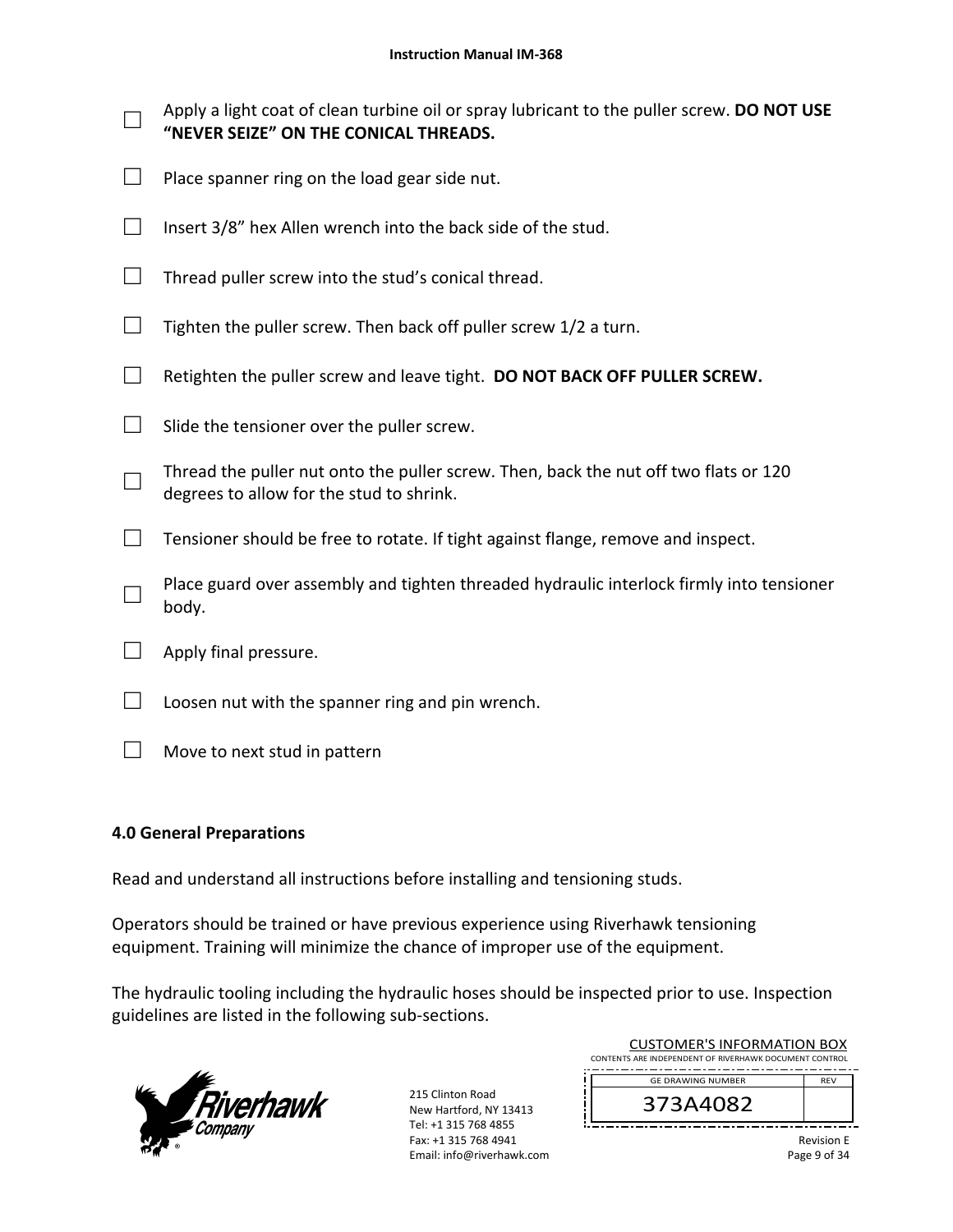This equipment produces very high hydraulic pressures and very high forces. Operators must exercise caution and wear the appropriate personal protective equipment when handling and operating the hydraulic tooling.

High-pressure oil from the hydraulic pump pressurizes the tensioner which generates a very large force that actually stretches the stud. As the stud is stretched the nut lifts off the flange. The nut is then turned by hand using the supplied spanner ring. Once the nut is tight against the flange, the pressure in the tensioner is released. The hardware is now clamping the flange together.

# **4.1 Machine Preparation**

The flange to be tensioned must be fully closed prior to positioning the studs in the flanges. There must be provisions for turning the shafts of the gas turbine, load coupling, load gear, and generator. Also, it will be advantageous to remove as many obstructions as possible from the flange area, such as speed probes and conduit.

# **4.2 Hardware – Balance**

The studs are supplied in component balanced sets. A stud can be exchanged with another in its set without affected the overall balance of the equipment. Do not exchange a stud from one set with another stud from a different set. When shipped from Riverhawk, the studs are not assigned to any specific hole in the load coupling flange; this is optional and can be done at the installation site. The set size is determined by the relevant GE order drawing (see section 2.0).

The nuts are supplied in component balanced sets. A nut can be exchanged with another in its set without affecting the overall balance of the equipment. Do not exchange a nut from one set with another nut from a different set. When shipped from Riverhawk, the nuts are not assigned to any specific hole in the load coupling flange; this is optional and can be done at the installation site. The set size is determined by the relevant GE order drawing (see section 2.0).

A weight balance certification is supplied with each order. Store this certification in an appropriate location as it will be needed for the purchase of replacement equipment.

# **4.3 Tensioner – Care and Handling**

When not in use, the tensioner shall be maintained in a clean environment and all caps and plugs for hydraulic openings and fittings must be in place.

Use ISO 32 grade oil.



215 Clinton Road New Hartford, NY 13413 Tel: +1 315 768 4855 Fax: +1 315 768 4941 Email: info@riverhawk.com

| <b>CUSTOMER'S INFORMATION BOX</b><br>CONTENTS ARE INDEPENDENT OF RIVERHAWK DOCUMENT CONTROL |            |  |
|---------------------------------------------------------------------------------------------|------------|--|
| <b>GE DRAWING NUMBER</b>                                                                    | <b>RFV</b> |  |
| 373A4082                                                                                    |            |  |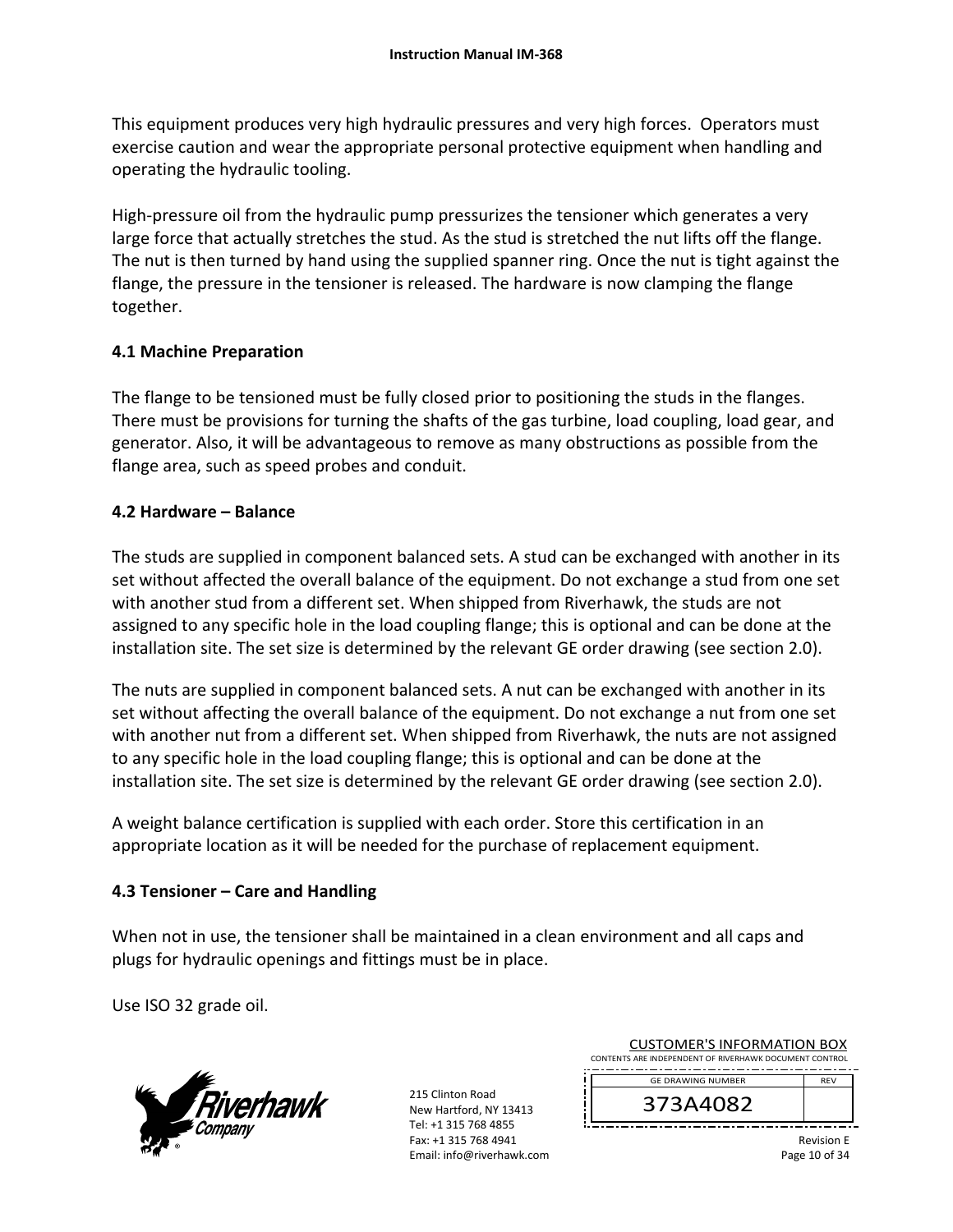When in use, the tensioner shall be protected from sand and grit.

See section 12 for long term storage requirements.

#### **4.4 Hand Tools**

Several hand wrenches and micrometers will be required to perform installation and measurement of the studs:

| 5/8" Wrench                           | 3' to 4' (90cm-120cm) Breaker Bar |
|---------------------------------------|-----------------------------------|
| 22mm Wrench                           | 5" to 6" (125mm-150mm) Micrometer |
| A set of Allen Wrenches (inch series) | 7" to 8" (175mm-200mm) Micrometer |
| 1' to 2' (30cm-60cm) Breaker Bar      |                                   |

#### **4.5 Riverhawk Tools**

| <b>Hydraulic Tensioner Kits:</b> | HT-6865 Hydraulic Tensioner, 1-1/8"<br>(see manual IM-367, GE VENDOC 373A4081)<br>(reference GE VENDOC 101B0649) |
|----------------------------------|------------------------------------------------------------------------------------------------------------------|
|                                  | HT-6866 Hydraulic Tensioner, 1-5/8"<br>(reference GE VENDOC 101B0650)                                            |
| Hydraulic Pump Kit:              | MP-0130 Manual Hand-Operated Hydraulic Pump<br>(recommended)<br>(reference GE VENDOC 359B2506)                   |
|                                  | AP-0532 Air-Operated Hydraulic Pump<br>(reference GE VENDOC 359B2502)                                            |
| <b>Stud Cleaning Kit:</b>        | GT-4354 Stud Cleaning Kit<br>(recommended)<br>(reference GE VENDOC 373A4027)                                     |

#### **CAUTION**

**Riverhawk recommends that the tensioners be returned to Riverhawk for periodic inspections. Replacement of obsolete tensioners is recommended. Functional upgrades are also recommended. The Riverhawk Service Returns Coordinator should be notified 3‐6 months prior to a planned outage to schedule an inspection service.** 



215 Clinton Road New Hartford, NY 13413 Tel: +1 315 768 4855 Fax: +1 315 768 4941 Email: info@riverhawk.com

| <b>CUSTOMER'S INFORMATION BOX</b>                      |            |
|--------------------------------------------------------|------------|
| CONTENTS ARE INDEPENDENT OF RIVERHAWK DOCUMENT CONTROL |            |
| <b>GE DRAWING NUMBER</b>                               | <b>REV</b> |
|                                                        |            |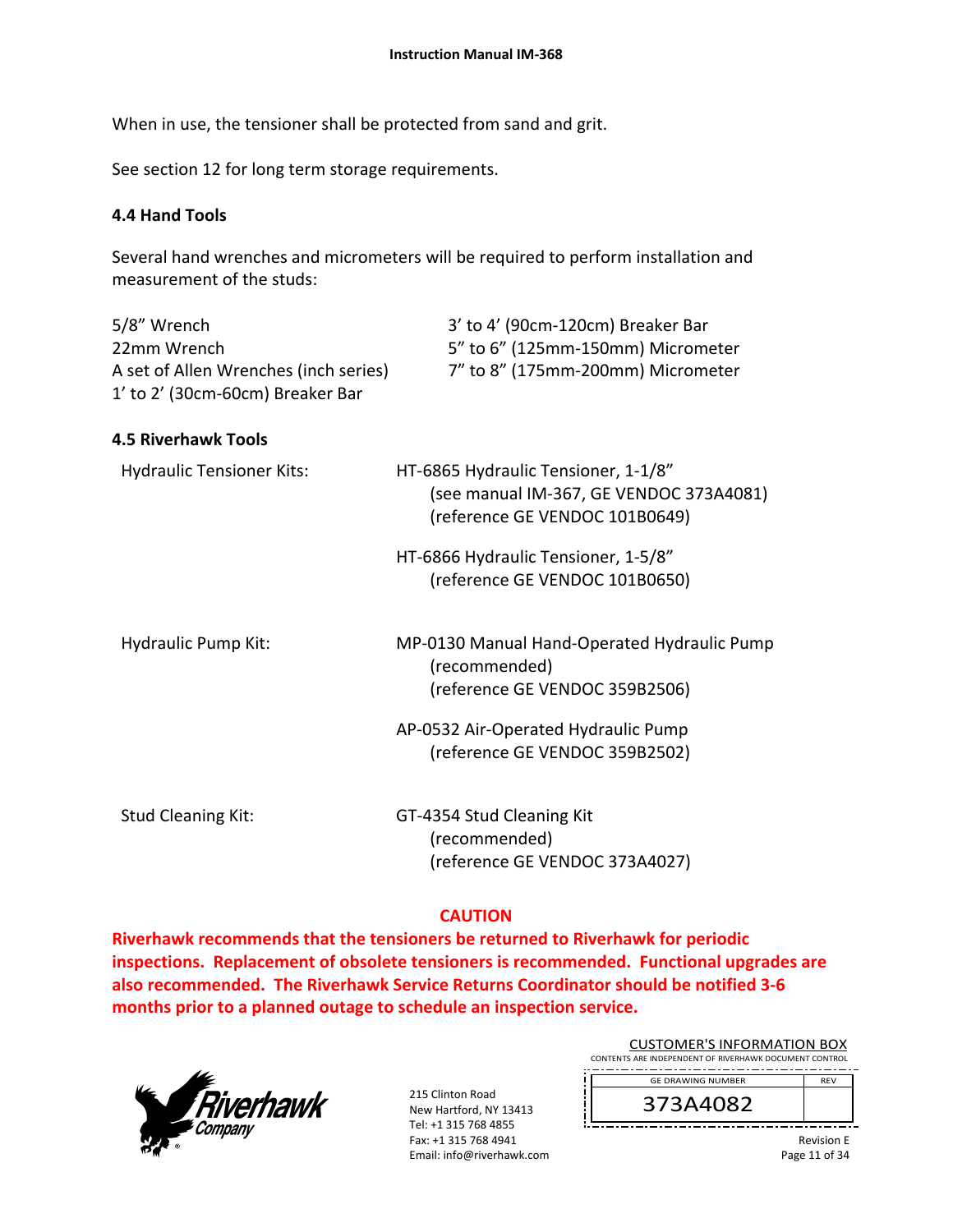#### **5.0 Hardware Set Preparations**

#### **5.1 Nut Preparation**



1 of 2

**Picture 5A** – Riverhawk Locknut

If there is any visible damage on a nut, do not use the nut and contact the Riverhawk Company for a replacement nut. Please be prepared to supply the turbine number, weight certification, and digital photographs for evaluation.

#### **5.1.1 Nut Cleaning ‐ New Installations**

For new installations, the nuts should come sealed from the factory and will need no cleaning.

Before threading the nut onto the stud, the set screws should be loose and free to turn.

#### **5.1.2 Nut Cleaning ‐ Old Installations**

Previously installed nuts require cleaning as follows: Wire brush using a petroleum‐based solvent to remove any foreign material on the external surfaces and threads.

Before threading the nut onto the stud, the set screws should be loose and free to turn.



215 Clinton Road New Hartford, NY 13413 Tel: +1 315 768 4855 Fax: +1 315 768 4941 Email: info@riverhawk.com

| 373 L LOOS                                             |            |
|--------------------------------------------------------|------------|
| <b>GF DRAWING NUMBER</b>                               | <b>RFV</b> |
| CONTENTS ARE INDEPENDENT OF RIVERHAWK DOCUMENT CONTROL |            |
| CUSTOMIER S INFORMATION BOX                            |            |

CUCTOMER'S INFORMATION BOY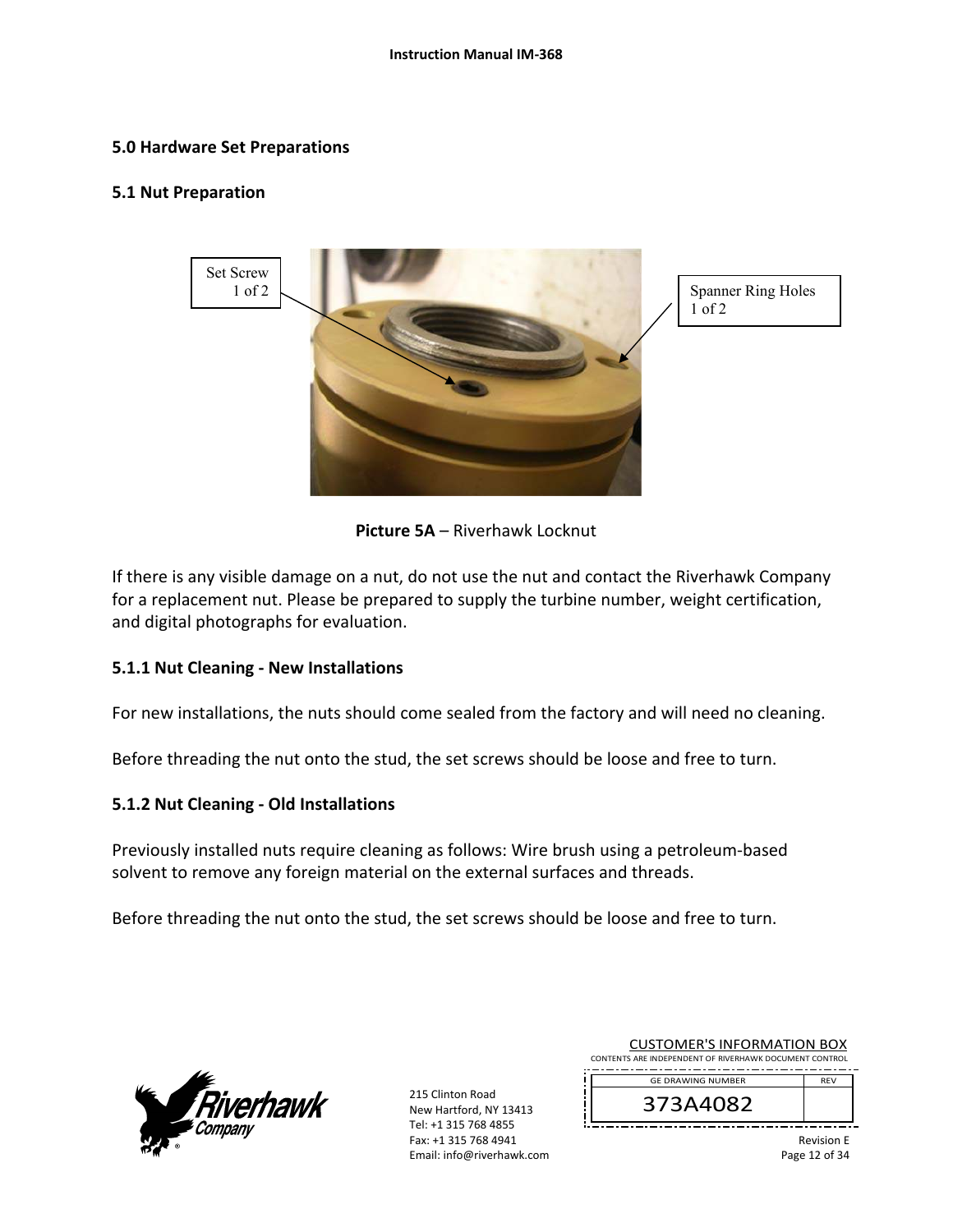#### **5.2 Stud Preparation**

Check the stud for any visible damage. If there is any visible damage, do not use the stud and contact the Riverhawk Company for a replacement stud. Please be prepared to supply the turbine number, weight certification, and digital photographs for evaluation.

#### **CAUTION**

**It is especially important to check the condition of the conical thread used to tension the stud. Thread damage from previous abuse can lead to failure of the stud or tensioning equipment.**

The conical threads of each stud must be clean of grit and dirt before installation or removal. This ensures the proper seating of the puller screw.

#### **5.2.1 Stud Cleaning ‐ New Installations**

For new installations, the studs should come sealed from the factory and will need no cleaning.

#### **5.2.2 Stud Cleaning ‐ Old Installations**

Previously installed studs may require cleaning. Clean conical threads should have a bright and shiny appearance. (Reference Riverhawk IM‐220)

If cleaning is required, follow these steps:

- 1. Blow out the threads with compressed air to remove loose debris and dry conical threads. Do not apply a solvent or other cleaning solution to the threads as this may chemically attack the stud.
- 2. Use Stud Cleaning Kit, GT‐4354 or a similar 1/2" diameter Brass power brush.



 **Picture 5B ‐** Brass Power Brush

3. Insert the brush into an electric drill and set drill to run in a counterclockwise direction at high speed.



215 Clinton Road New Hartford, NY 13413 Tel: +1 315 768 4855 Fax: +1 315 768 4941 Email: info@riverhawk.com

| <b>CUSTOMER'S INFORMATION BOX</b>                      |            |  |
|--------------------------------------------------------|------------|--|
| CONTENTS ARE INDEPENDENT OF RIVERHAWK DOCUMENT CONTROL |            |  |
| <b>GE DRAWING NUMBER</b>                               | <b>RFV</b> |  |
| 373A4082                                               |            |  |

Revision E Page 13 of 34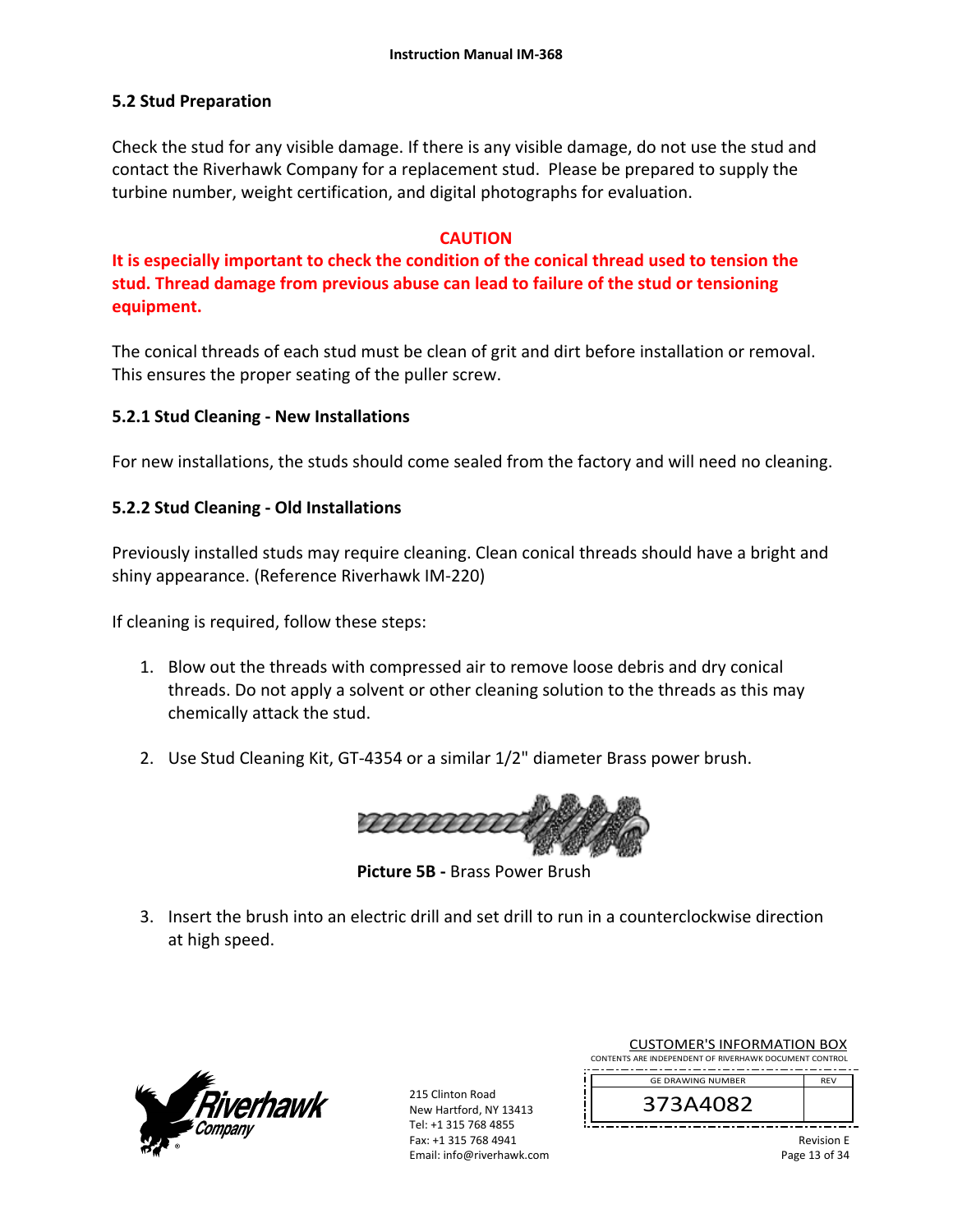- 4. Work the drill in a circular motion while moving the brush in and out to clean all of the threads. Try not to hold the brush in one place too long, so as not to remove the stud's protective coating.
- 5. Blow out the threads with compressed air to remove loosened debris.
- 6. Visually inspect threads for cleanliness. Threads should be bright and shiny.
- 7. Use a sharp dental pick or seal pick to lightly scrape the root of the threads to check for debris. Repeat if any dirt can be seen in the threads.
- 8. Inspect threads for any damage that may have been caused by previous installation.
- **9.** Do **not** apply thread lubricants such as "Never Seize" to the stud's threads.
- 10. Finish the cleaning process by rinsing in a volatile solvent such as acetone and allow to dry.

# **5.3 Stud Length Measurement**

Measure and record the initial lengths of the studs. The following suggestions will improve your results.

- **Plan to start and finish any flange in the same day.**
- **•** Studs and flange must be at the same temperature.
- **Number each stud with a marker for later stretch measurement tracking.**
- **Mark the location of measurement on stud end with a permanent marker.**
- **Measure each stud to nearest 0.001 inch (.01 mm).**
- **Record each measurement on the supplied record sheets.**
- **Do not allow the measuring instruments to sit in the sun.**
- **The same person should make all measurements.**

#### **6.0 Stud and Nut Assembly**

Refer to the hardware assembly drawing (HF-xxxx) listed in Section 2.0 of this manual.

- 1. Assemble the cylindrical nut to the internal, conical thread end of the stud.
- 2. Slide the stud and cylindrical nut assembly into the flange as shown in Figure 6A.



215 Clinton Road New Hartford, NY 13413 Tel: +1 315 768 4855 Fax: +1 315 768 4941 Email: info@riverhawk.com

| CUSTUIVIEN 3 INFUNIVIATIUN BUA<br>CONTENTS ARE INDEPENDENT OF RIVERHAWK DOCUMENT CONTROL |                          |                   |
|------------------------------------------------------------------------------------------|--------------------------|-------------------|
|                                                                                          | <b>GE DRAWING NUMBER</b> | <b>RFV</b>        |
|                                                                                          | 373A4082                 |                   |
|                                                                                          |                          | <b>Revision F</b> |

CUCTOMER'S INFORMATION BOY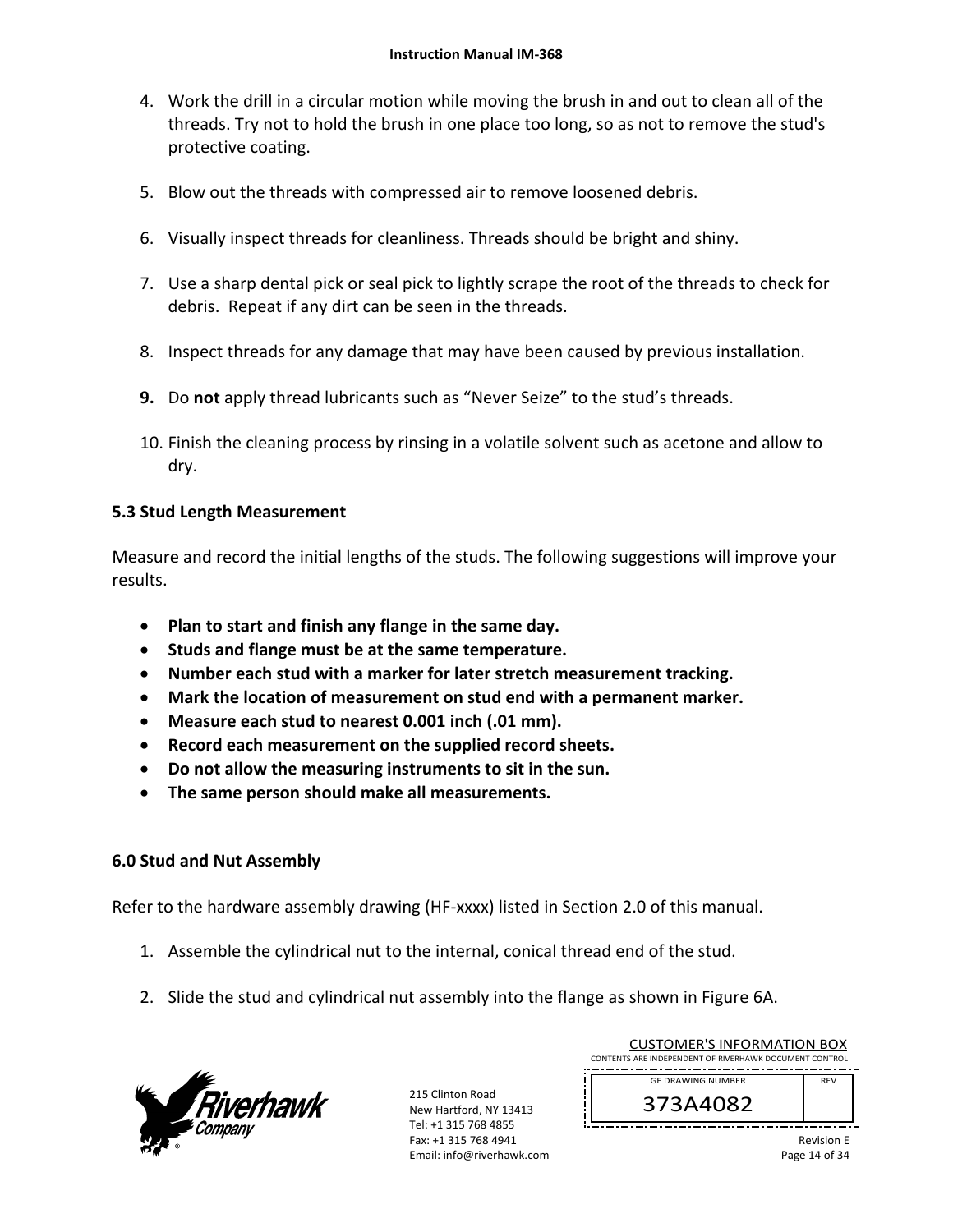#### **Instruction Manual IM‐368**



**Figure 6A –** Cross‐section View of Load Gear to Generator Bolted Flange Connection

- 3. Adjust the nut/stud assembly so that the stud protrudes (or sticks out) from the face of the cylindrical nut the distance specified on the hardware drawing (HF‐xxxx). **SETTING THIS PROTRUSION OF STUD TO NUT IS CRITICAL FOR PROPER TENSIONER OPERATION.**
- 4. Hand tighten the assembly to a snug fit.
- 5. Recheck the stud stick-out length. If the stick-out length does not match the hardware drawing, adjust the nuts as necessary.

# **7.0 Hydraulic Tensioner Equipment Assembly**

- **7.1 Hydraulic Equipment Inspection**
- **7.1.1 Hydraulic Tensioner Inspection**

# **CAUTION**

**Riverhawk recommends that the tensioner be returned to Riverhawk for periodic inspections. Replacement of obsolete tensioners is recommended. Functional upgrades are also recommended. The Riverhawk Service Returns Coordinator should be notified 3‐6 months prior to a planned outage to schedule an inspection service.** 



215 Clinton Road New Hartford, NY 13413 Tel: +1 315 768 4855 Fax: +1 315 768 4941 Email: info@riverhawk.com

|                                                        | 27284097                 |            |  |  |
|--------------------------------------------------------|--------------------------|------------|--|--|
|                                                        | <b>GE DRAWING NUMBER</b> | <b>RFV</b> |  |  |
| CONTENTS ARE INDEPENDENT OF RIVERHAWK DOCUMENT CONTROL |                          |            |  |  |
| COSTOIVIER 3 INFORMATION BOA                           |                          |            |  |  |

CUCTOMER'S INFORMATION BOY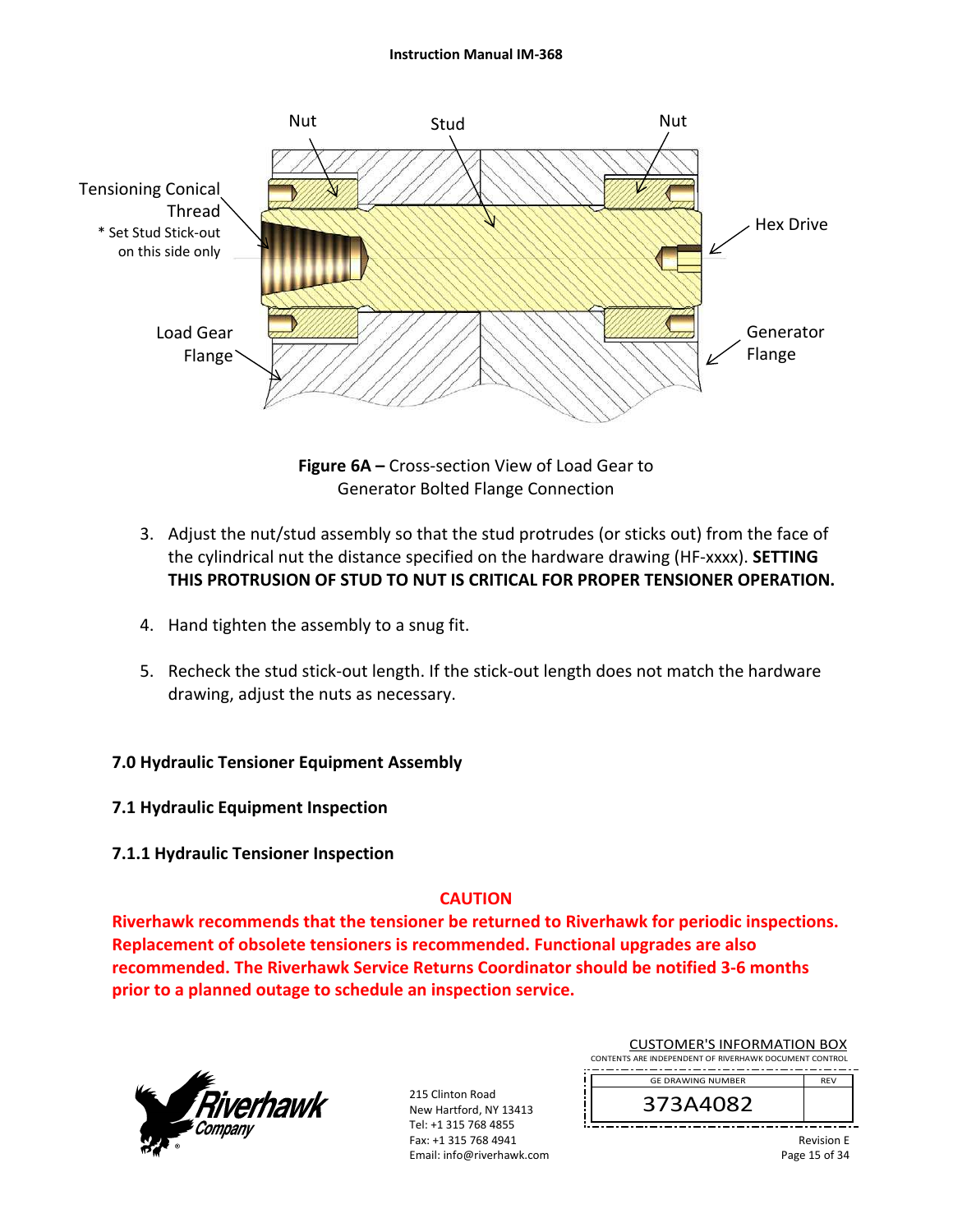Do **not** bleed the air from the hydraulic line and tensioner at this time. See section 8 for bleeding instructions on when to bleed the air from the hydraulic line.

#### **WARNING**

# **To avoid failure, ensure safety, and proper operation, the tensioner assembly must be installed on a stud in the flange before pressurizing the tensioner. Do not use the tensioner at any pressure unless the tool is installed on a stud in a flange.**

Check puller screw usage life with Riverhawk service bulletin SB‐08001.

Clean puller screw and check for any debris and dents.

Puller screw should be free to rotate and move back and forth.

Seam between cylinders must be closed tightly.

Inspect the tensioner guard for any signs of damage including cracked welds. Any guards modified in the field should be replaced. Bent guards should be replaced.

Inspect the outside of the tensioner for discoloration patterns that may indicate submersion and internal damage.

Perform an inventory of the loose equipment supplied with the tensioner. An inventory list is provided on the tensioner's technical drawing (for example Riverhawk HT‐xxxx). Replacement parts are available from Riverhawk.

#### **7.1.1.1 Hydraulic Tensioner's Burst Disc Replacement**

The hydraulic tensioner's burst disc is a key element in the overall safe use of the hydraulic tensioner.

Each tensioner is shipped from our factory with one burst disc already installed in the tensioner and with another spare disc for field replacement. Extra burst discs are available from Riverhawk for replacement purposes.

To replace a damaged burst disc:

- 1. Remove the hydraulic port's dispersion nut, compression ring, and damaged burst disc.
- 2. Discard the damaged burst disc.
- 3. Clean the dispersion nut, compression ring, new burst disc, and the hydraulic port with a solvent to ensure a dirt‐free installation.



215 Clinton Road New Hartford, NY 13413 Tel: +1 315 768 4855 Fax: +1 315 768 4941 Email: info@riverhawk.com

| <b>CUSTOMER'S INFORMATION BOX</b>                      |  |  |  |
|--------------------------------------------------------|--|--|--|
| CONTENTS ARE INDEPENDENT OF RIVERHAWK DOCUMENT CONTROL |  |  |  |
| <b>GE DRAWING NUMBER</b><br><b>RFV</b>                 |  |  |  |
| 373A4082                                               |  |  |  |

Revision E Page 16 of 34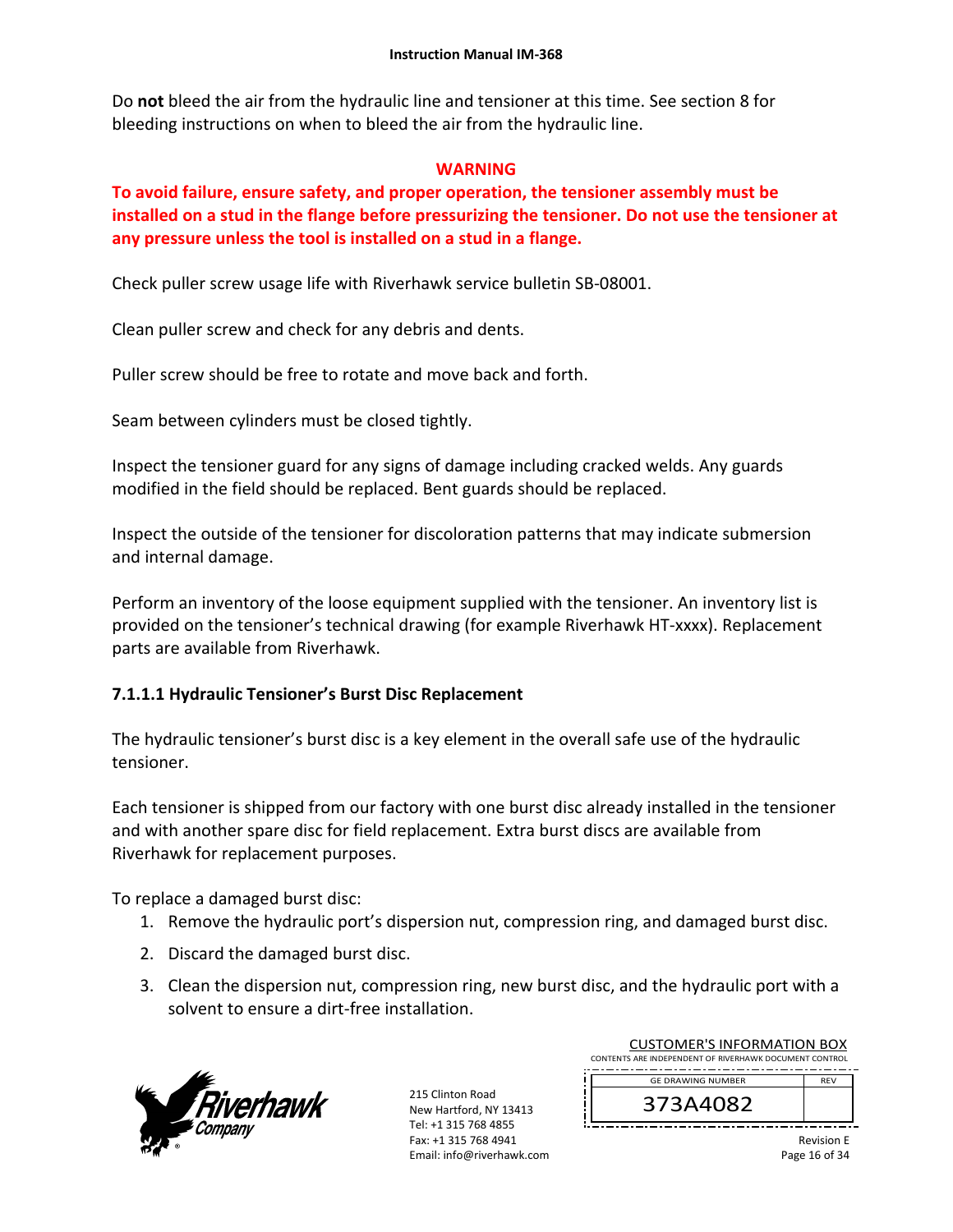4. Reassemble new burst disc, compression ring, and dispersion nut into the same hydraulic port.

#### **Warning**

**A damaged burst disc must be replaced with a with a burst disc of the same design and pressure rating. Do not substitute a damaged burst disc with a different disc type, a different pressure rating, or a foreign object.**

# **7.1.2 Hydraulic Pump Kit Inspection**

Refer to the Hydraulic Pump Kit Instruction Manual, IM‐293 (GE VENDOC 373A4058). The latest revision may be obtained by contacting Riverhawk Company or thru www.riverhawk.com.

# **7.2 Hydraulic Fittings**



Riverhawk tensioners use a 1/4" High Pressure port to connect its hydraulic hoses. The hose connector is made from a three piece assembly: a gland nut, a collar, and a 1/4" tube or 1/4" hose end. (See Illustration 1)

To assembly the fitting, slide the gland nut over the 1/4" tube or 1/4" hose end. Turn the collar counter‐clockwise (**left hand** thread) on to the tube or hose end as shown in Illustration 1.

The collar should be placed .125" (3.2 mm) from the tip of the cone. (See Illustration 2) It may be necessary to adjust this collar with a set of vise‐ grip pliers. Be careful to not strip the threads off the tube or hose end.

ï



215 Clinton Road New Hartford, NY 13413 Tel: +1 315 768 4855 Fax: +1 315 768 4941 Email: info@riverhawk.com

| <b>CUSTOMER'S INFORMATION BOX</b>                      |            |  |  |
|--------------------------------------------------------|------------|--|--|
| CONTENTS ARE INDEPENDENT OF RIVERHAWK DOCUMENT CONTROL |            |  |  |
| <b>GE DRAWING NUMBER</b>                               | <b>RFV</b> |  |  |
| 373A4082                                               |            |  |  |

Revision E Page 17 of 34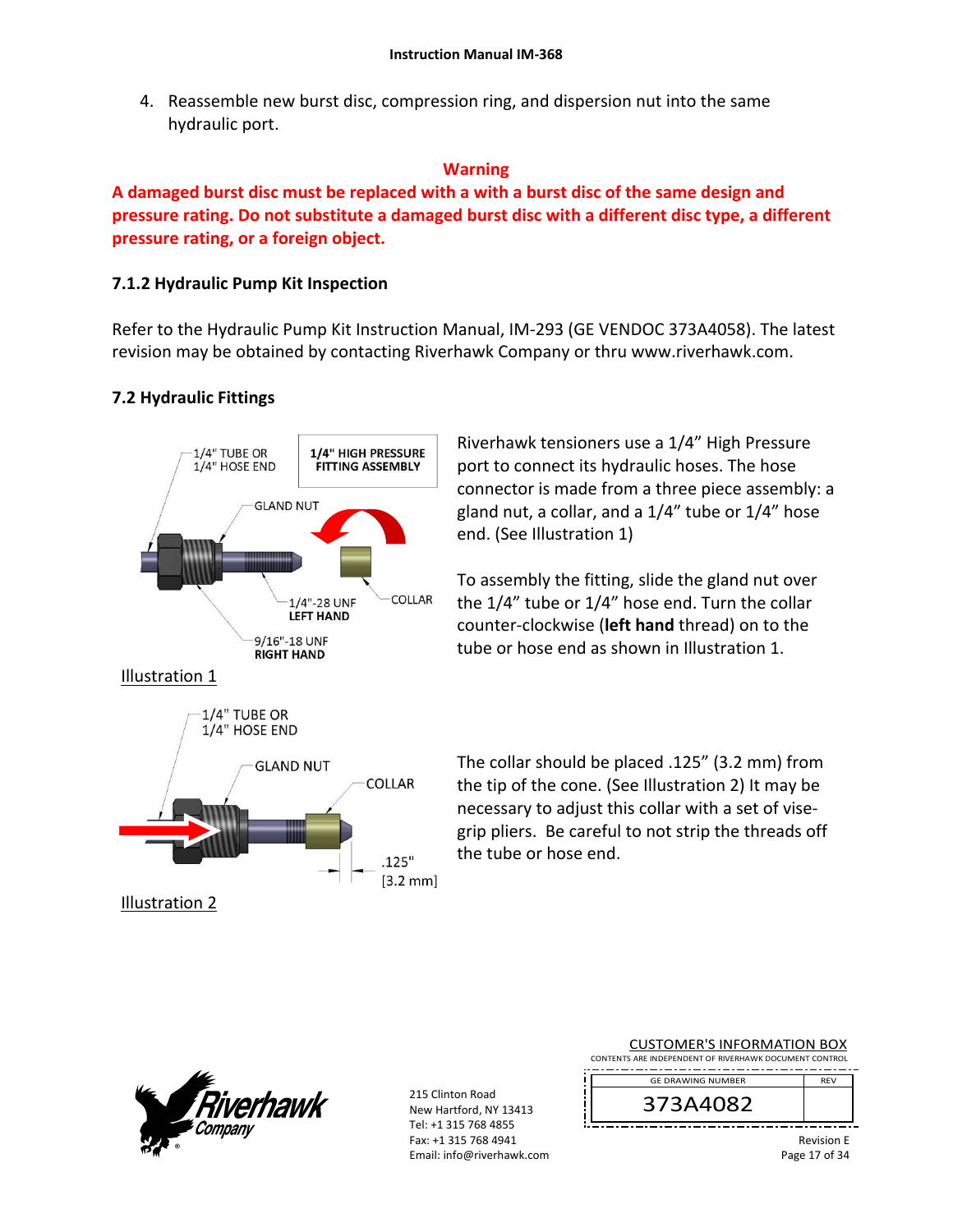

Slide the gland nut down over the collar. (See Illustration 3) Insert the 1/4" tube or 1/4" hose end into tensioner or hydraulic pump. While firmly holding the tube or hose end to stop it from rotating, turn the gland nut clockwise (**right hand** thread) and torque the gland nut to 25 FT‐LBS (34 N‐m).

# Tips:

- Make sure all parts are clean and free from debris.
- Protect the cone on the end of the  $1/4$ " tube or 1/4" hose end from scratches as this is the sealing surface.
- Replace red plastic caps when finished to protect the threads and cone.

# **8.0 Assembly of Tensioner on Stud**

Refer to the hardware assembly drawing (HF-xxxx) listed in Section 2.0 of this manual and the tensioner assembly drawing (HT‐xxxx) listed in Section 4.5 of this manual to determine which side of the flange the tensioner must be located on in order to use the tensioner properly.



215 Clinton Road New Hartford, NY 13413 Tel: +1 315 768 4855 Fax: +1 315 768 4941 Email: info@riverhawk.com

|  |  |  |  |  | <b>CUSTOMER'S INFORMATION BOX</b>                   |  |
|--|--|--|--|--|-----------------------------------------------------|--|
|  |  |  |  |  | NITE ARE INDEDENDENT OF BIVERHAMIK DOCUMENT CONTROL |  |

CONTENTS ARE INDEPENDENT OF RIVERHAWK DOCUMENT CONTROL REV GE DRAWING NUMBER



Revision E Page 18 of 34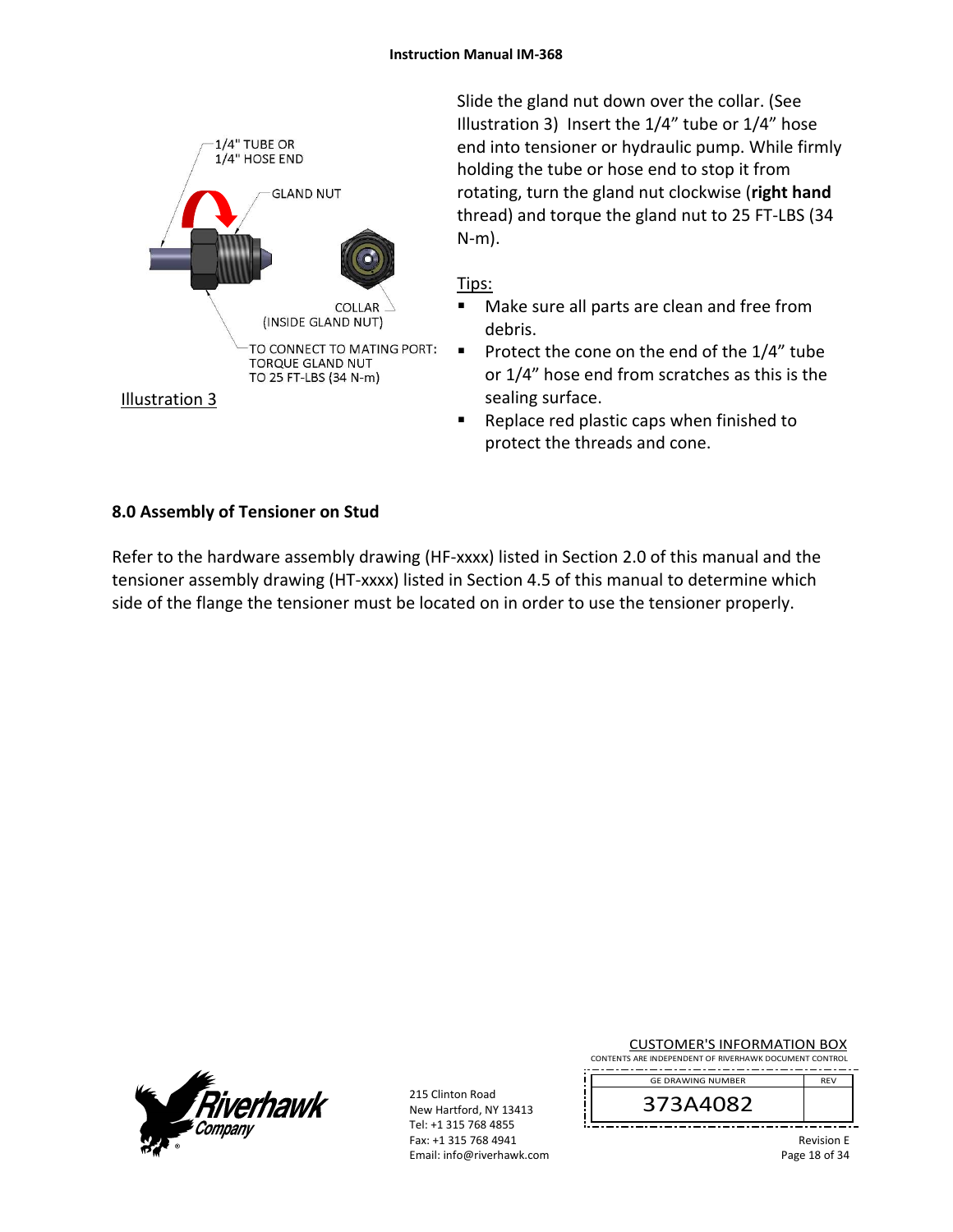# **8.1 Assembly of Tensioner**



**Figure 8A –** Cross‐section View of HT‐6866 on 6B Load Gear Flange

Assembly sequence is as follows:

- 1. Open the hydraulic return valve on the pump to allow hydraulic fluid to be pushed back from the puller tool into the pump reservoir. (This is automatic on the air‐operated hydraulic pump)
- 2. Apply a light coat of clean turbine oil or a spray lubricant to the puller screw. Do not use "Never Seize" on the conical threads.



215 Clinton Road New Hartford, NY 13413 Tel: +1 315 768 4855 Fax: +1 315 768 4941 Email: info@riverhawk.com

| <b>CUSTOMER'S INFORMATION BOX</b><br>CONTENTS ARE INDEPENDENT OF RIVERHAWK DOCUMENT CONTROL |                   |
|---------------------------------------------------------------------------------------------|-------------------|
| <b>GF DRAWING NUMBER</b>                                                                    | <b>RFV</b>        |
| 373A4082                                                                                    |                   |
|                                                                                             | <b>Revision E</b> |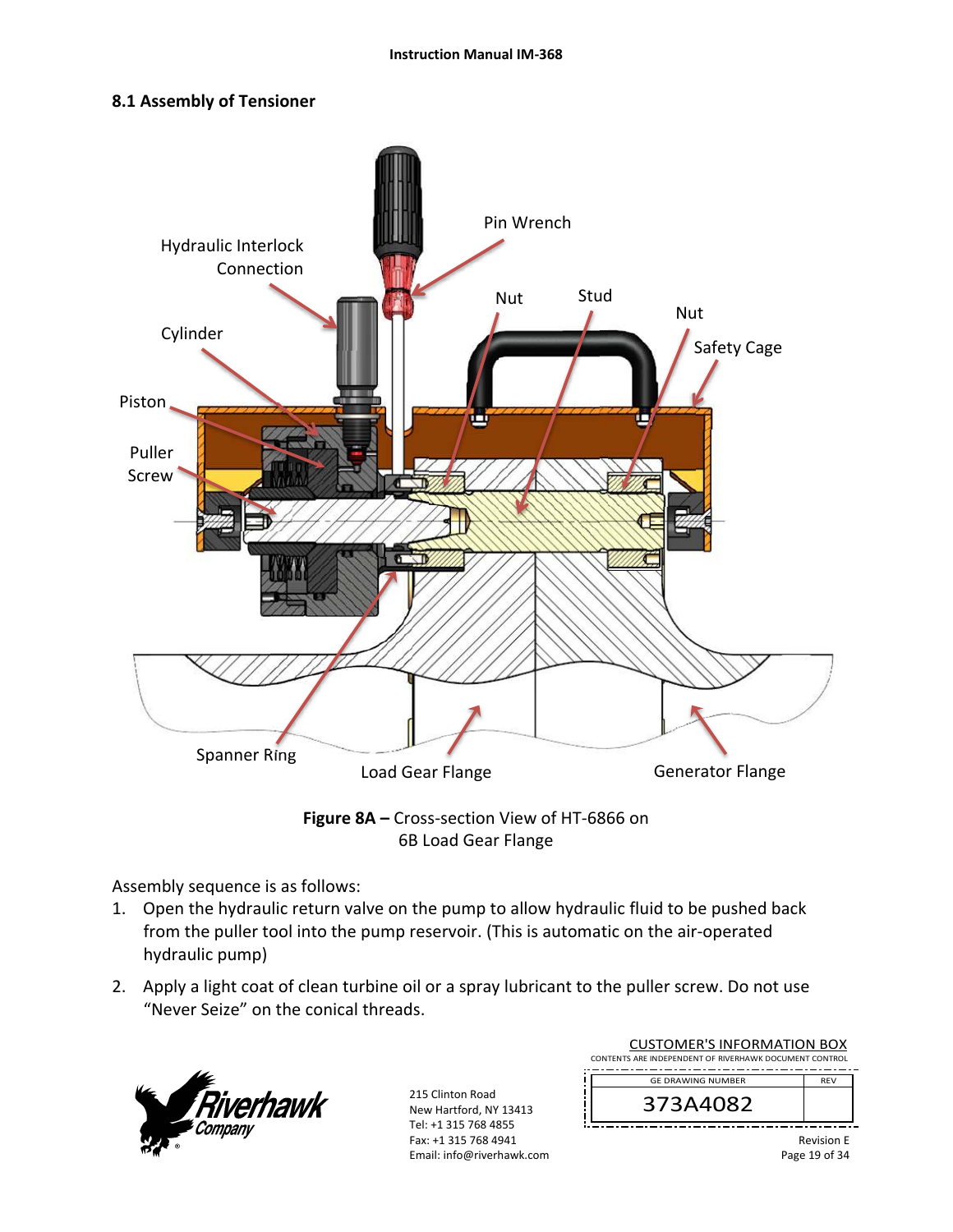- 3. Place spanner ring on the nut on the load gear side of the flange. The spanner ring's drive pins should be placed into the respective holes in the nut.
- 4. Thread the puller screw into the stud's conical thread; also located on the load gear side.
- 5. Use a 3/8" Allen wrench on the backside of the stud to hold the stud stationary and tighten the puller screw into the stud.
- **6. Be sure not to cross‐thread the assembly.**
- 7. Back‐off the puller screw 1/2 turn and retighten. **PULLER SCREW MUST BE HAND TIGHT BEFORE TENSIONING. DO NOT OVER TORQUE.**
- 8. Slide the tensioner over the puller screw.
- 9. Thread the puller nut onto the puller screw with the round end of the puller nut towards the tensioner. Tighten the puller nut and then back the nut off two flats or 120 degrees to allow the stud to stretch during installation.
- 10. At this point the Tensioner Assembly **MUST BE FREE TO ROTATE**, the puller screw is tight in the stud. If not, recheck the nut and verify the correct stud stick‐out length.
- 11. Place the guard over assembly and tighten threaded hydraulic interlock knob firmly into tensioner body.

# **CAUTION**

**Do not over stroke the tensioner. Over stroke can cause the piston to lose its seal and leak oil.** 

#### **CAUTION**

**Personal injury and equipment damage can occur if the puller screw is not securely engaged with the tapered threads of the stud. Proper engagement is achieved when the puller screw is tight in the stud and the tensioner assembly is free to turn.** 

#### **8.2 Bleeding the Hydraulic System**

Attach hose to pump and slowly bleed hose into catch reservoir. When a steady stream of oil is seen from the hose, immediately attach hose to tensioner cylinder. Bleeding of tensioner was completed at the factory and does not require further bleeding.

#### **WARNING**

**To avoid failure, ensure safety, and proper operation, the tensioner assembly must be installed on a stud in the flange before pressurizing the tensioner. Do not use the tensioner at any pressure unless the tool is installed on a stud in a flange.** 



215 Clinton Road New Hartford, NY 13413 Tel: +1 315 768 4855 Fax: +1 315 768 4941 Email: info@riverhawk.com

| <b>CUSTOMER'S INFORMATION BOX</b>                      |
|--------------------------------------------------------|
| CONTENTS ARE INDEPENDENT OF RIVERHAWK DOCUMENT CONTROL |
| -----------------------------------                    |

GE DRAWING NUMBER

373A4082

REV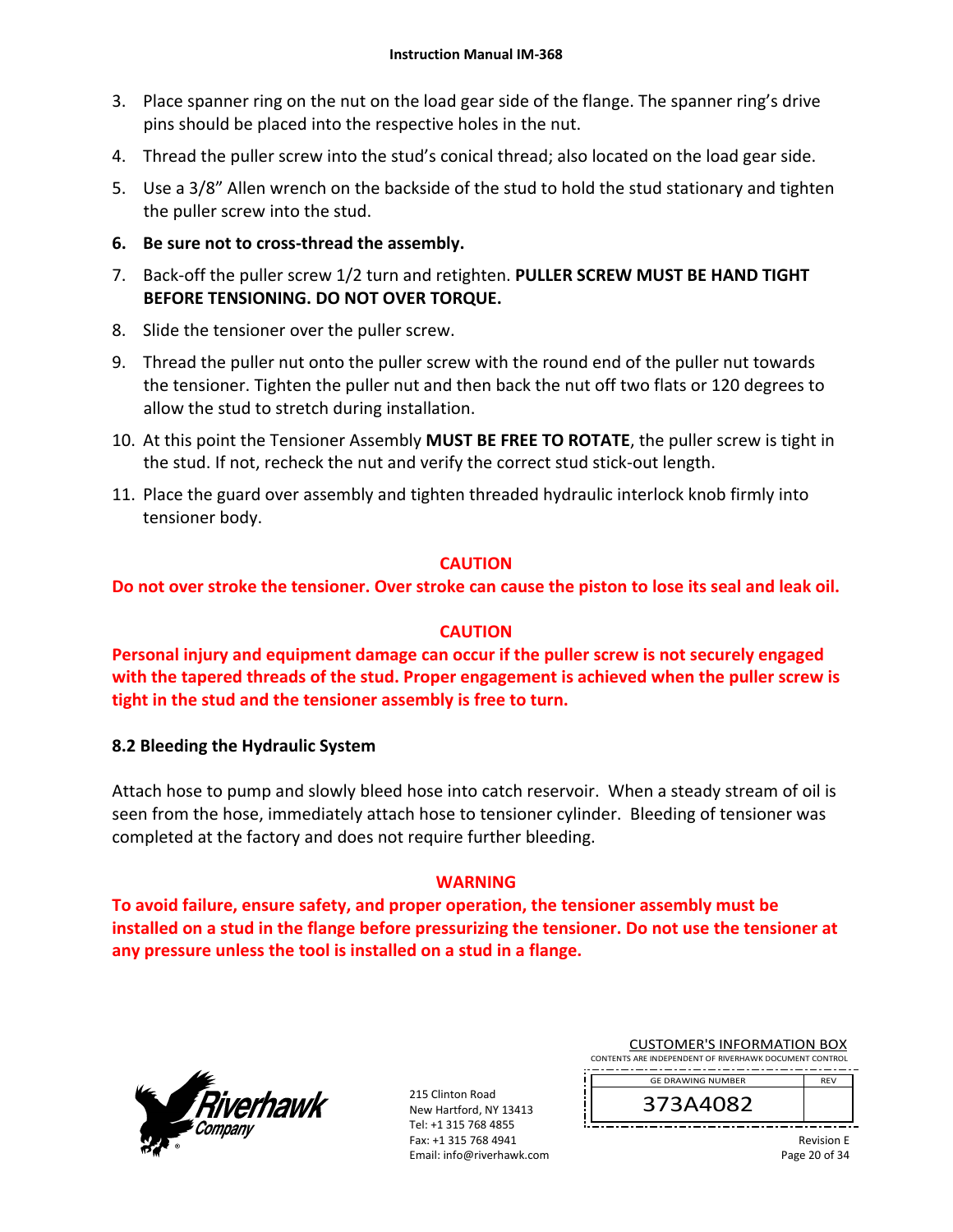**Note:** The hose is stiff; use of this tooling can be simplified by temporarily installing the tensioner on one stud prior to final tightening of fittings. This will reduce the tendency for the fittings to loosen during use.

# **9.0 Stud Tensioning**

The studs will be tensioned in two steps, at approximately 50% pressure and at final pressure. Follow the tensioning sequence for each flange joint as defined on the data sheets found at the end of this manual.

# **9.1 Tensioning at 50% pressure**

After the tensioner is properly installed apply hydraulic pressure to the tool. Bring the pressure to the 50% level in accordance with the following table.

# **WARNING**

**The safety guard must be in place during operation. Keep hands out of designated areas at all times when the tensioner is pressurized otherwise personal injury can occur.** 

# **CAUTION**

**Before threading the puller screw into the stud, carefully check the cleanliness of both the stud's and the puller screw's conical threads. Apply a light coat of clean turbine oil or a spray lubricant to the puller screw. This procedure will ease assembly and assure positive mating of the threads before tightening. Do not use "Never Seize" on the conical threads.** 

# **CAUTION**

**Do not exceed the maximum pressure marked on the tensioner. Excessive pressure can damage the stud and puller screw.** 

# **CAUTION**

**Do not tighten the nut while the tool is coming up to pressure; wait until pressure is achieved before attempting to tighten the nut with the spanner ring. If the tool is not properly installed, the tool could jump off the stud while coming up to pressure.** 

| <b>Flange Position</b> | <b>Stud Size</b> | 50% Pressure | 50% Stretch    |
|------------------------|------------------|--------------|----------------|
| Load Gear to           | $1 - 5/8"$       | 7500 psi     | Do not measure |
| Generator              | [41 mm]          | [520 bar]    | Do not use     |



215 Clinton Road New Hartford, NY 13413 Tel: +1 315 768 4855 Fax: +1 315 768 4941 Email: info@riverhawk.com

| <b>CUSTOMER'S INFORMATION BOX</b>                      |            |  |
|--------------------------------------------------------|------------|--|
| CONTENTS ARE INDEPENDENT OF RIVERHAWK DOCUMENT CONTROL |            |  |
| --                                                     |            |  |
| <b>GE DRAWING NUMBER</b>                               | <b>REV</b> |  |
|                                                        |            |  |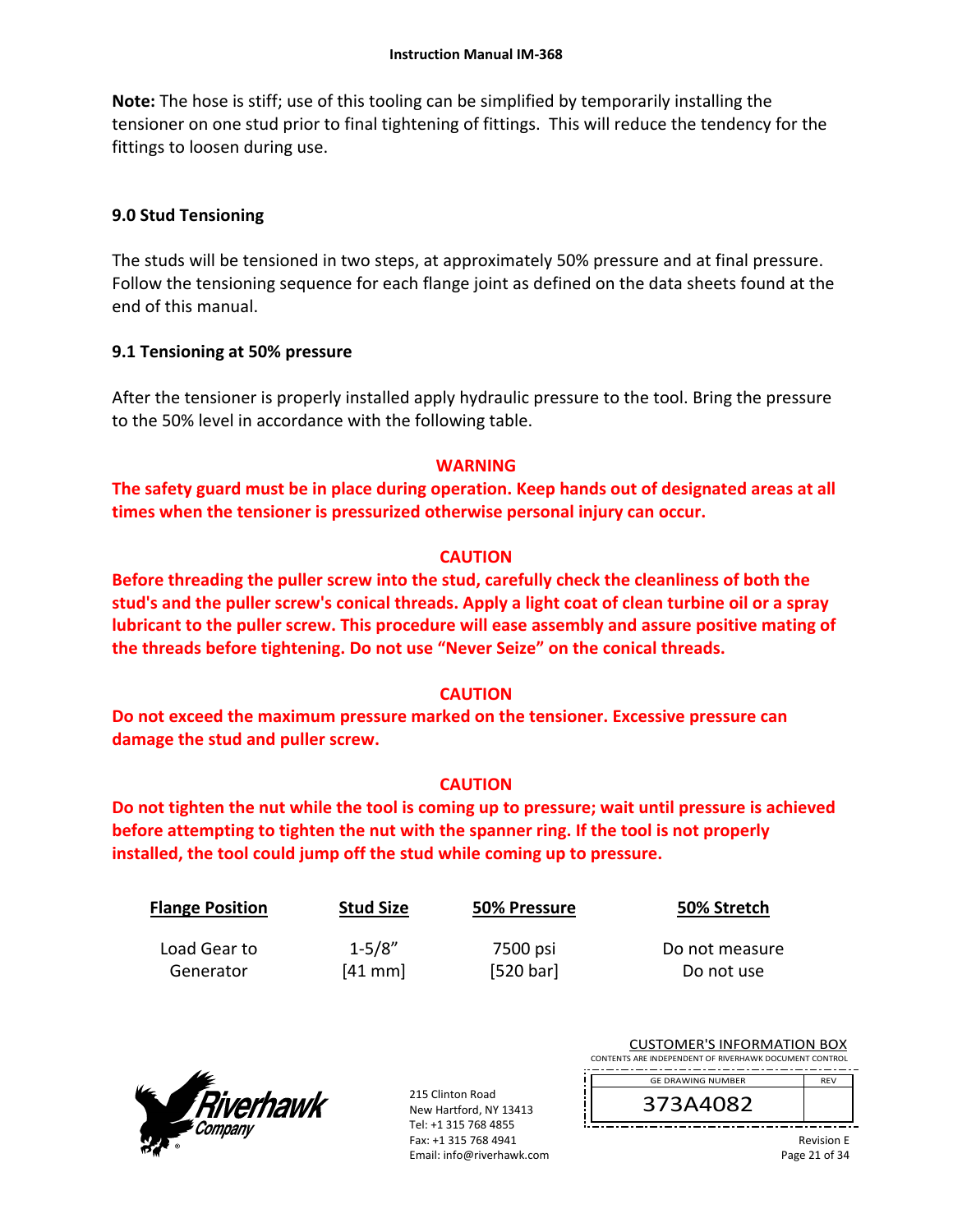# **9.1.1 Tightening of Nuts**

Turn the cylindrical nut using the spanner ring and pin wrench until it bottoms on the flange.

#### **9.2 Removing the Tensioner from an Installed Stud**

Tensioner removal is to be accomplished as follows:

- 1. Release the tensioner pressure by opening the valve on the pump. Leave valve open. (This is automatic on the air‐operated hydraulic pump)
- 2. Loosen the hydraulic interlock and remove the guard from the assembly.
- 3. Remove the puller nut from the puller screw.
- 4. Slide the tensioner off of the puller screw.
- 5. Unscrew the puller screw using a wrench.
- 6. It may be necessary to use a breaker bar to loosen the puller screw.
- 7. Remove the spanner ring from the nut.
- 8. Move the tool to the next stud/nut assembly to be tensioned, following the sequence/pattern as defined on the supplied data sheets.

#### **9.3 Tensioning at Final Pressure**

Repeat the pulling and tightening procedure stated above at full pressure. After all of the studs have been tensioned, measure the final stud length. The final pressure and required stretch values are listed in the following table.

#### **WARNING**

**The safety cage must be in place during operation. Keep hands out of designated areas at all times when the tensioner is pressurized otherwise personal injury can occur.** 

#### **CAUTION**

**Before threading the puller screw into the stud, carefully check the cleanliness of both the stud's and the puller screw's conical threads. Apply a light coat of clean turbine oil or a spray lubricant to the puller screw. This procedure will ease assembly and assure positive mating of the threads before tightening. Do not use "Never Seize" on the conical threads.** 

# **CAUTION**

**Do not exceed the maximum pressure marked on the tensioner. Excessive pressure can damage the stud and puller screw.** 



215 Clinton Road New Hartford, NY 13413 Tel: +1 315 768 4855 Fax: +1 315 768 4941 Email: info@riverhawk.com

| CUSTOMER'S INFORMATION BOX                             |            |
|--------------------------------------------------------|------------|
| CONTENTS ARE INDEPENDENT OF RIVERHAWK DOCUMENT CONTROL |            |
| <b>GE DRAWING NUMBER</b>                               | <b>RFV</b> |

CUSTOMER'S INFORMATION BOX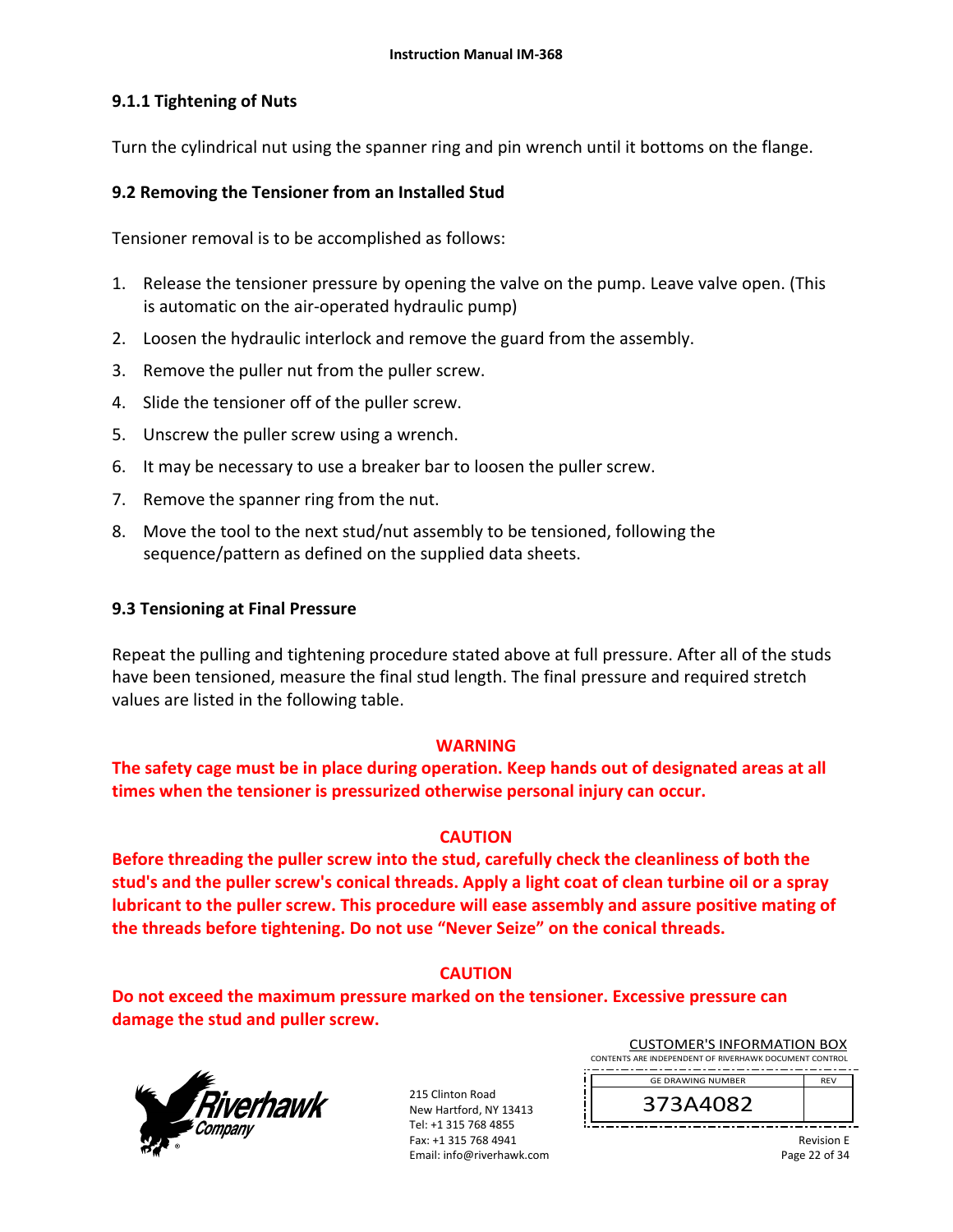# **CAUTION**

**Do not tighten the nut while the tool is coming up to pressure; wait until pressure is achieved before attempting to tighten the nut with the spanner ring. If the tool is not properly installed, the tool could jump off the stud while coming up to pressure.** 

| <b>Flange Position</b> | <b>Stud Size</b> | <b>Final Pressure</b> | <b>Final Stretch</b>                  |
|------------------------|------------------|-----------------------|---------------------------------------|
| Load Gear to           | $1 - 5/8"$       | 15000 psi             | $0.008" - 0.011"$                     |
| Generator              | $[41$ mm $]$     | [1040 bar]            | $[0.20 \text{ mm} - 0.28 \text{ mm}]$ |

Excessive stretch variations or low stretch values can be corrected by uninstalling all or selected studs to the pressure values stated in the above table. Have final stretch values approved by the supervisor responsible for the installation.

# **9.3.1 Tightening of Nuts**

Turn the cylindrical nut using the spanner ring and pin wrench until it bottoms on the flange. Then apply torque to turn the nut an approximate additional 10 degrees. This will aid in achieving the desired stretch.

# **10.0 Thread Locking**

Once pulling and tensioning is completed all stud nuts must be locked in position. Riverhawk hardware employs a reusable mechanical locking device.



**Picture 10A** – Riverhawk Locknut



215 Clinton Road New Hartford, NY 13413 Tel: +1 315 768 4855 Fax: +1 315 768 4941 Email: info@riverhawk.com

ï Ţ

| CONTENTS ARE INDEPENDENT OF RIVERHAWK DOCUMENT CONTROL |                   |
|--------------------------------------------------------|-------------------|
| <b>GE DRAWING NUMBER</b>                               | <b>RFV</b>        |
| 373A4082                                               |                   |
|                                                        | <b>Dovicion</b> E |

CUSTOMER'S INFORMATION BOX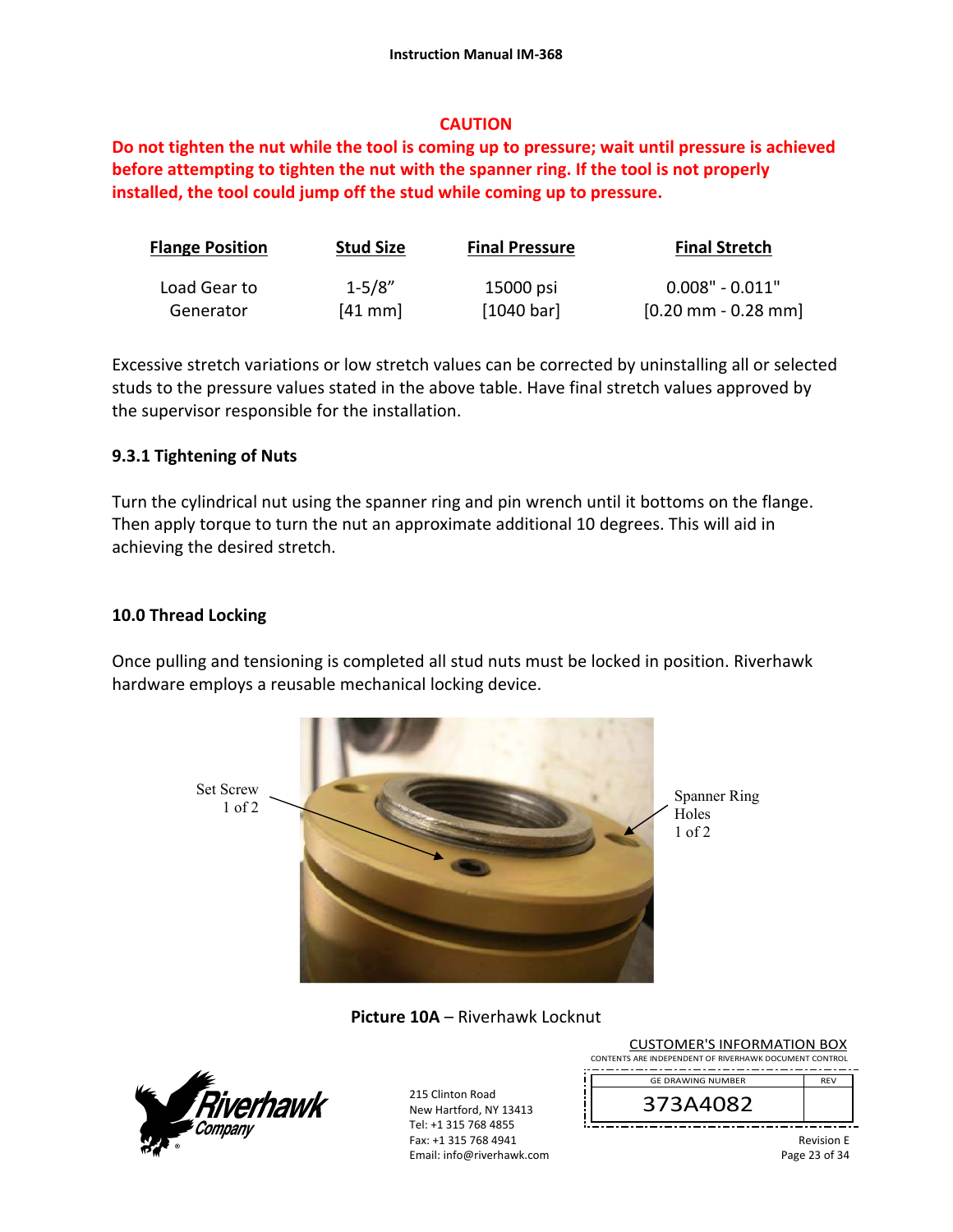Mechanical lock nuts have two set screws located in the top face. During the initial steps of the installation procedure, before threading the nut onto the stud, the set screws should have been loose and free to turn.

Once the nut is seated, torque the set screws to the values specified in the following table. When seated and torqued to the values specified, the load created by the set screw displaces the thread of the nut in the area of the web creating the desired locking action.

| <b>Stud Size</b>       | <b>Set Screw Size</b> | <b>Torque</b>                              |
|------------------------|-----------------------|--------------------------------------------|
| $1 - 5/8"$<br>$[41$ mm | $1/4$ "-28 UN         | 65in-lbs - 87in-lbs<br>$[7.3N·m - 9.8N·m]$ |

# **11.0 Stud and Nut Removal**

# **11.1 Handling of the Tensioner**

The tensioner used in this application is designed for no special lifting instructions. Do not drop any part of the tensioner on the operator or other nearby personnel.

#### **11.2 Stud and Nut Removal**

#### **WARNING**

**The safety cage must be in place at all times. Keep hands out of designated areas at all times when the tensioner is pressurized otherwise personal injury can occur.** 

#### **CAUTION**

**Before threading the puller screw into the stud, carefully check the cleanliness of both the stud's and the puller screw's conical threads. Apply a light coat of clean turbine oil or a spray lubricant to the puller screw. This procedure will ease assembly and assure positive mating of the threads before tightening. Do not use "Never Seize" on the conical threads.** 

#### **CAUTION**

**Do not exceed the maximum pressure marked on the tensioner. Excessive pressure can damage the stud and puller screw.** 



215 Clinton Road New Hartford, NY 13413 Tel: +1 315 768 4855 Fax: +1 315 768 4941 Email: info@riverhawk.com

| <b>CUSTOMER'S INFORMATION BOX</b>                      |  |  |
|--------------------------------------------------------|--|--|
| CONTENTS ARE INDEPENDENT OF RIVERHAWK DOCUMENT CONTROL |  |  |

REV GE DRAWING NUMBER



Revision E Page 24 of 34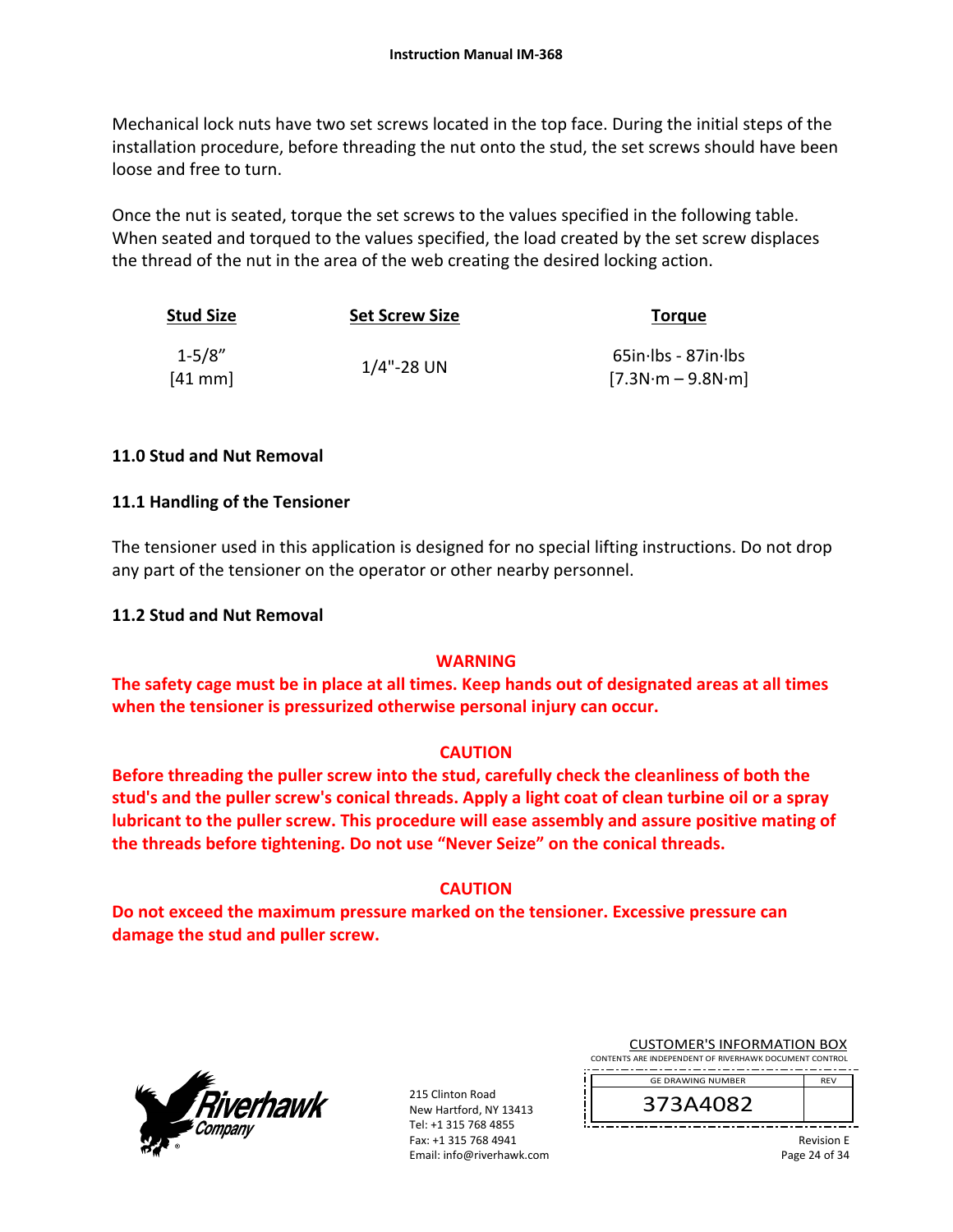# **CAUTION**

# **Do not tighten the nut while the tool is coming up to pressure; wait until pressure is achieved before attempting to tighten the nut with the spanner ring. If the tool is not properly installed, the tool could jump off the stud while coming up to pressure.**

Refer to the hardware assembly drawing (HF-xxxx) listed in Section 2.0 of this manual and the tensioner assembly drawing (HT‐xxxx) listed in Section 4.5 of this manual to determine how the tensioner must be assembled on the load coupling for its correct operation.

Section 8.0 contains diagrams of the tensioner equipment.

**Note: Before threading the puller screw into the stud, carefully check the cleanliness of both the stud's and the puller screw's conical threads. Apply a light coat of clean turbine oil or a spray lubricant to the puller screw. Do not use "Never Seize" on the conical threads. This procedure will ease assembly and assure positive mating of the threads before tightening.** 

Disassembly sequence is as follows:

- 1. If present, remove the windage plugs from the studs by loosening the plug's set screws with an Allen wrench and then unscrew the plug from the stud. It may be necessary to use either a flat‐bladed screwdriver or another Allen wrench to stop the windage plug from rotating. Do not misplace the set screws.
- 2. Using shop air and a wire brush, such as one supplied with Riverhawk stud cleaning kit GT‐ 4354, clean the internal tapered thread of the stud to remove any debris/deposits which may have accumulated during service as described in section 5.2.2. Do not continue until ALL debris is removed from the threads.

#### **WARNING**

#### **Do not use a hydraulic tensioner to remove a stud with damaged conical threads.**

3. With an Allen wrench, loosen the nut's two locking set screws but do not remove them from the nut.



#### **Picture 11A** ‐ Loosening of a nut's set screws



215 Clinton Road New Hartford, NY 13413 Tel: +1 315 768 4855 Fax: +1 315 768 4941 Email: info@riverhawk.com

| CUSTUIVIER STINFORIVIATION BOX                         |            |
|--------------------------------------------------------|------------|
| CONTENTS ARE INDEPENDENT OF RIVERHAWK DOCUMENT CONTROL |            |
| --<br>--<br>--<br>--<br>--<br>--                       | --         |
| <b>GE DRAWING NUMBER</b>                               | <b>RFV</b> |

CUCTOMER'S INFORMATION BOY

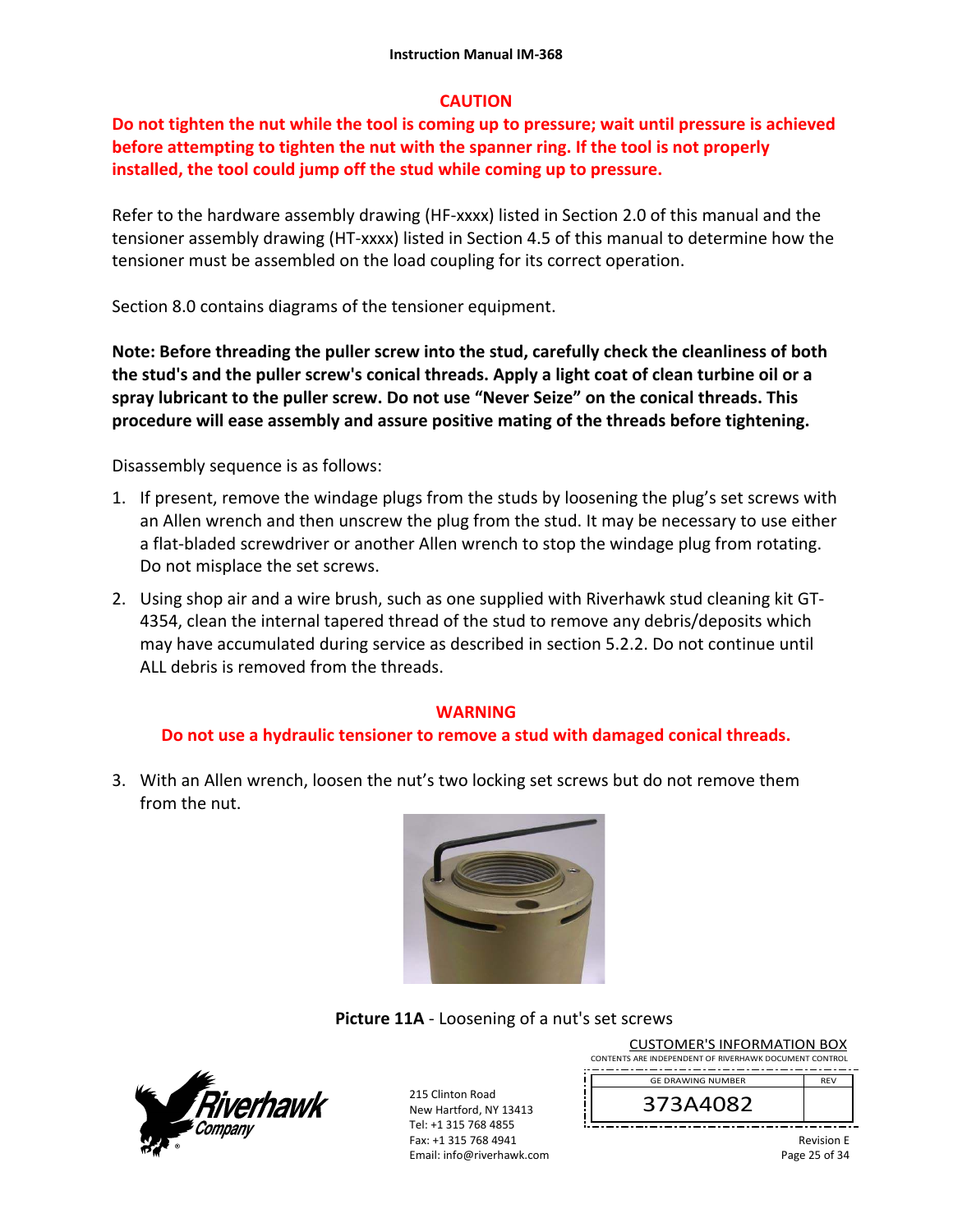- 4. Connect the hydraulic hose from the hydraulic pump to the tensioner. **Do not pressurize** the tensioner at this time or you may cause damage to the tensioner.
- 5. Open the hydraulic return valve on the pump to allow hydraulic fluid to be pushed back from the puller tool into the pump reservoir. (This is automatic on the air‐operated hydraulic pump)
- 6. Apply a light coat of clean turbine oil or a spray lubricant to the puller screw. Do not use "Never Seize" on the conical threads.
- 7. Place spanner ring on the nut on the load gear side of the flange. The spanner ring's drive pins should be placed into the respective holes in the nut.
- 8. Thread the puller screw into the stud's conical thread; also located on the load gear side.
- 9. Use a 3/8" Allen wrench on the backside of the stud to hold the stud stationary and tighten the puller screw into the stud.

# **10. Be sure not to cross‐thread the assembly.**

- 11. Back off the puller screw 1/2 a turn and retighten. **PULLER SCREW MUST BE TIGHT BEFORE TENSIONING.**
- 12. Slide the tensioner over the puller screw.
- 13. Thread the puller nut onto the puller screw with the round end of the puller nut towards the tensioner. Tighten the puller nut and then back the nut off two flats or 120 degrees to allow the stud to stretch during installation.
- 14. At this point the Tensioner Assembly **MUST BE FREE TO ROTATE**, the puller screw is tight in the stud.
- 15. Place the guard over assembly and tighten threaded hydraulic interlock knob firmly into tensioner body
- 16. Connect the hydraulic pump to the tensioner and apply the appropriate hydraulic pressure per this table.

| <b>Flange Position</b> | <b>Stud Size</b> | <b>Final Pressure</b> |
|------------------------|------------------|-----------------------|
|                        | $1 - 5/8"$       | 15000 psi             |
| Load Gear to Generator | $[41$ mm         | [1040 bar]            |

- 17. Turn the spanner ring with the pin wrench. Loosen and turn the nut approximately 3/4 of a turn.
- 18. Release the hydraulic pressure and move the tool to the next stud/nut assembly to be removed.



215 Clinton Road New Hartford, NY 13413 Tel: +1 315 768 4855 Fax: +1 315 768 4941 Email: info@riverhawk.com

| <b>CUSTOMER'S INFORMATION BOX</b>                      |            |
|--------------------------------------------------------|------------|
| CONTENTS ARE INDEPENDENT OF RIVERHAWK DOCUMENT CONTROL |            |
| <b>GE DRAWING NUMBER</b>                               | <b>RFV</b> |
| 373A4082                                               |            |
|                                                        |            |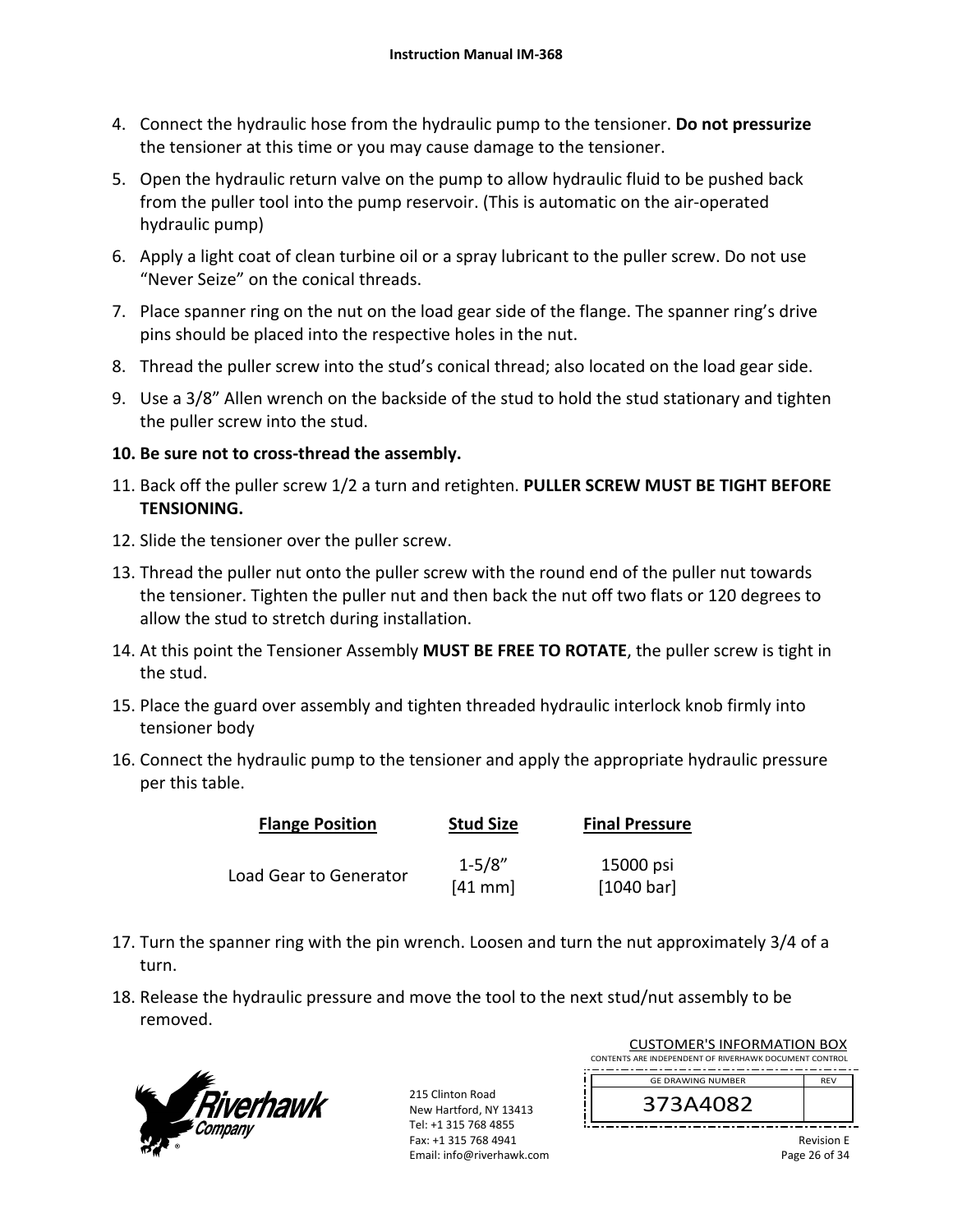# **11.3 Removing the Tensioner from a Stud**

Tensioner removal is to be accomplished as follows:

- 1. Release the tensioner pressure by opening the valve on the pump. Leave valve open. (This is automatic on the air‐operated hydraulic pump)
- 2. Loosen the hydraulic interlock and remove the guard from the assembly.
- 3. Remove the puller nut from the puller screw.
- 4. Slide the tensioner off of the puller screw.
- 5. Unscrew the puller screw using a wrench.
- 6. It may be necessary to use a breaker bar to loosen the puller screw.
- 7. Remove the spanner ring from the nut.
- 8. Move the tool to the next stud/nut assembly to be tensioned.

#### **12.0 Storage Instructions**

Follow these directions to properly store your hydraulic tensioner and hydraulic pump kit for long term storage and shipment.

If any damage is observed, contact the Riverhawk Company to schedule a maintenance inspection.

#### **12.1 Hydraulic Pump Kit Storage**

Refer to the Hydraulic Pump Kit Instruction Manual, IM‐293 (GE VENDOC 373A4058). The latest revision may be obtained by contacting Riverhawk Company or thru www.riverhawk.com.

#### **12.2 Hydraulic Tensioner Storage**

Check the tensioner for any damage.

- 1. Clean puller screw and check for any debris and dents.
- 2. Puller screw should be free to rotate and move back and forth in the tensioner assembly.
- 3. Seam between the cylinder and its end cap is closed tightly.
- 4. Inspect tensioner guard for any signs of damage. Bent guards should be replaced. Missing rubber pads must be replaced.



215 Clinton Road New Hartford, NY 13413 Tel: +1 315 768 4855 Fax: +1 315 768 4941 Email: info@riverhawk.com

| <b>CUSTOMER'S INFORMATION BOX</b>                      |            |
|--------------------------------------------------------|------------|
| CONTENTS ARE INDEPENDENT OF RIVERHAWK DOCUMENT CONTROL |            |
| <b>GE DRAWING NUMBER</b>                               | <b>RFV</b> |
| 373A4082                                               |            |
|                                                        |            |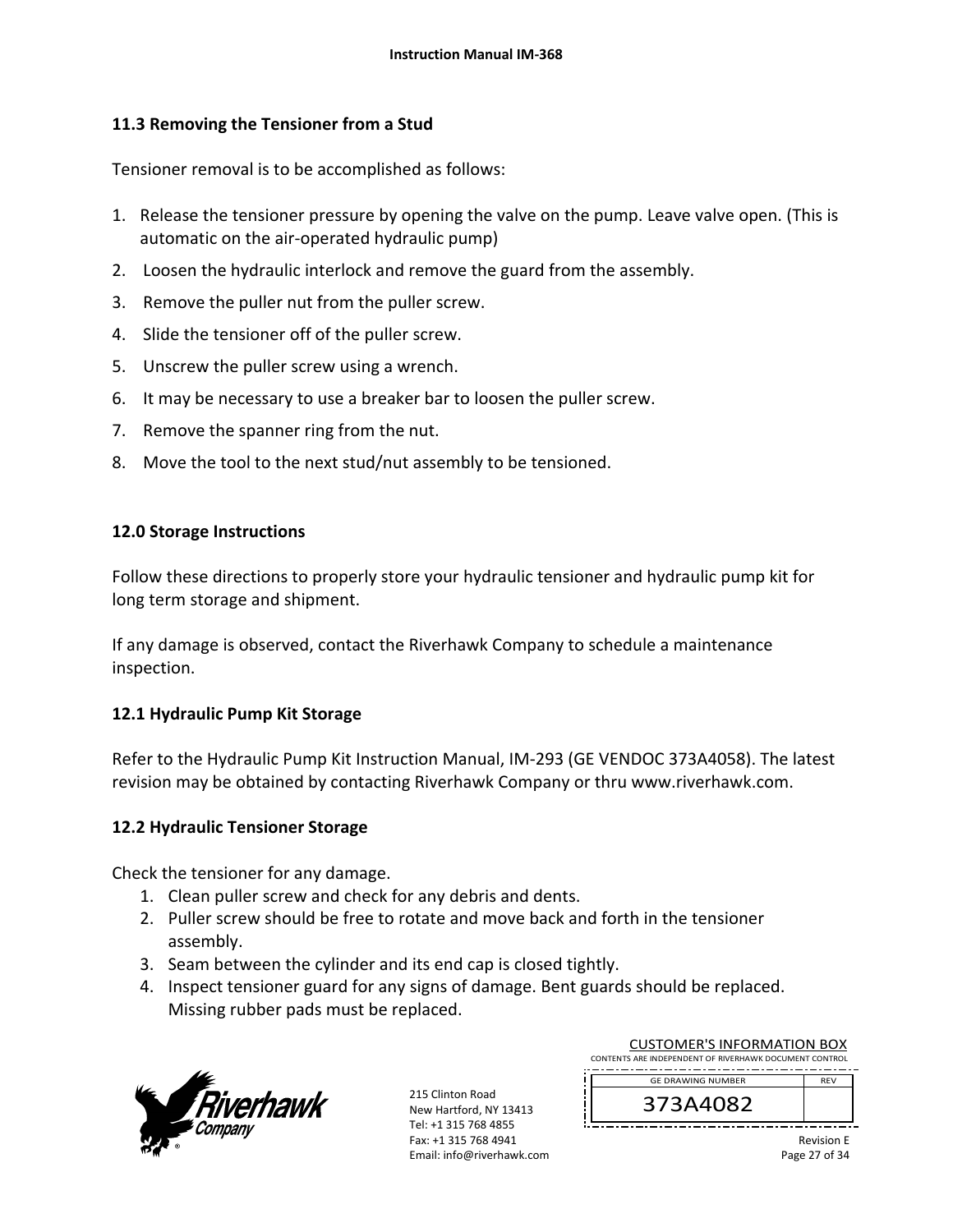If any damage is observed, contact the Riverhawk Company to schedule a maintenance inspection.

Place protective red plastic cap into the hydraulic port.

Coat the hydraulic tensioner with a light coat of oil and place the tensioner into the original shipping container.

# **12.3 Store shipping container**

Secure the hydraulic pump and hydraulic tensioner into the original shipping containers using the supplied wood braces.

Seal the original shipping container and store under shelter and protected from moisture, sand, and grit.

# **13.0 Frequently Asked Questions**

This section contains some frequently asked questions and problems. If the steps listed here do not solve your problem, contact the Riverhawk Company thru our website, email, or phone call.

- **Q:**  Can I rent a hydraulic tensioner kit?
- **A:**  Yes, Riverhawk has rental tensioner kits available for most of our hydraulic tensioners.
- **Q:**  A tensioner has pulled itself out of the stud's conical threads. Can I continue using a tensioner on this stud?
- **A:**  No. Both the tensioner and the stud may have been damaged and must be removed from the work area. If the stud is tensioned, a Nut Buster repair kit, from Riverhawk, must be used to remove the damaged stud by drilling out the nut. Leaving a damaged stud in place will lead to a safety hazard on future outages.

Riverhawk can supply a replacement stud and nut based on the initial weight certification supplied with the hardware set (see section 4.2). The damaged tensioner should also be returned to Riverhawk for inspection and repair.



215 Clinton Road New Hartford, NY 13413 Tel: +1 315 768 4855 Fax: +1 315 768 4941 Email: info@riverhawk.com

| <b>CUSTOMER'S INFORMATION BOX</b><br>CONTENTS ARE INDEPENDENT OF RIVERHAWK DOCUMENT CONTROL |            |
|---------------------------------------------------------------------------------------------|------------|
|                                                                                             |            |
| <b>GE DRAWING NUMBER</b>                                                                    | <b>RFV</b> |
| 373A4082                                                                                    |            |

Revision E Page 28 of 34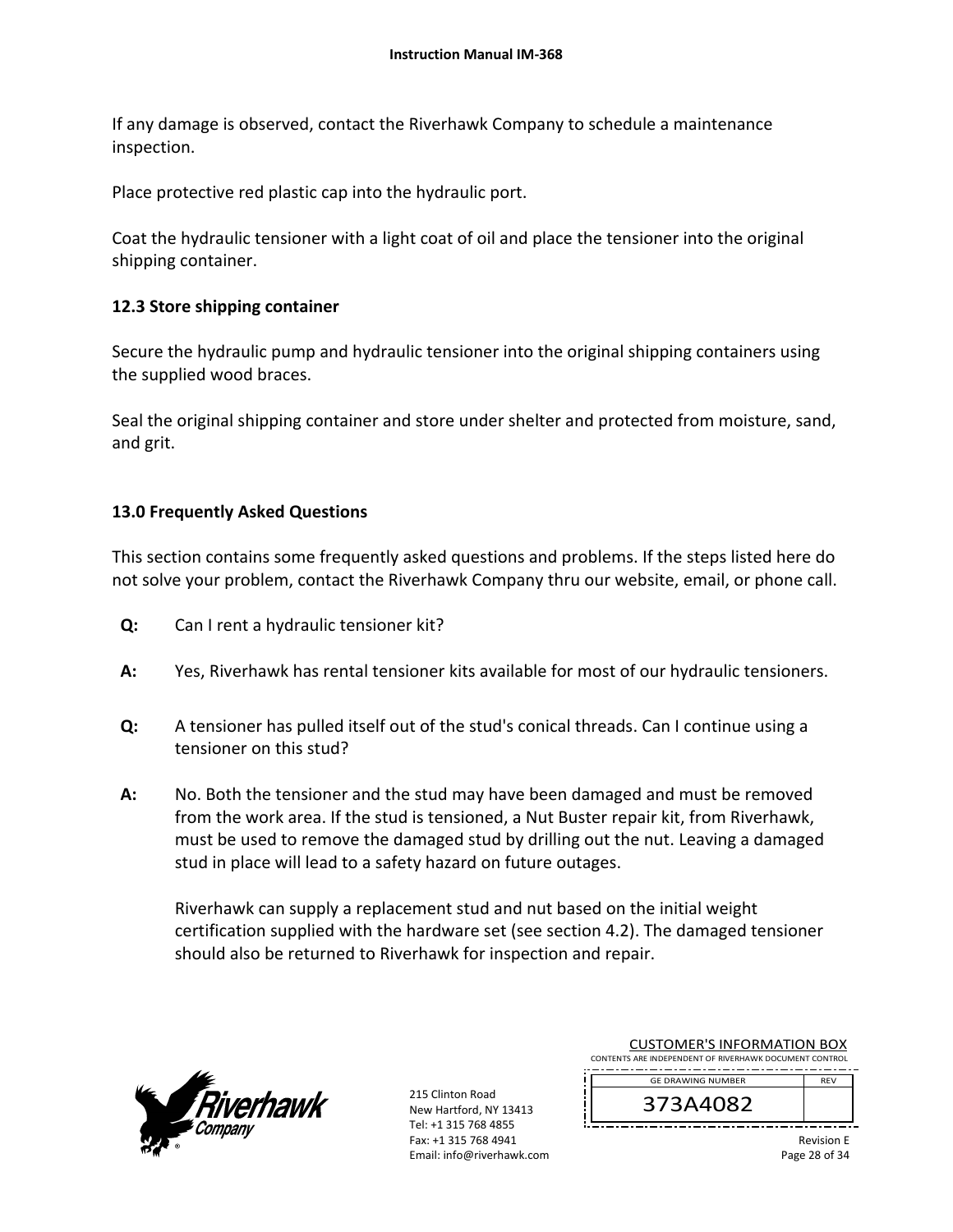If a stud must be left in place, paint the damaged stud with a generous amount of indelible, bright‐colored paint. Notify the appropriate GE Safety and Service personnel. Note the location of the damaged stud in the services notes for the machine.

- **Q:**  The hydraulic tensioner has been taken up to its final pressure. The final stretch length is short of the final stretch target. What is the next step?
- **A:**  Do not increase the hydraulic pressure. Check if the hydraulic pump is set to the right pressure. Install the tensioner and re‐pressurize the tensioner to the final pressure then recheck the stretch measurement. If the stretch value is still short, remove the stud from the hole and re-measure the stud's initial length then try to install the stud again.
- **Q:**  The hydraulic tensioner has been taken up to its final pressure. The final stretch length is larger than the final stretch target. What is the next step?
- **A:**  Remove the stud from the bolt hole. Check if the hydraulic pump is set to the right pressure. Re‐measure the stud's initial length then try to install the stud again.
- **Q:**  The tensioner is at its final pressure, but the nut cannot be loosened.
- **A:**  If the nuts cannot be loosened at the final pressure, continually increasing the pressure will not help and can be dangerous and in some cases make it harder to remove the nut. Check the nut to see if its set screws have been loosened. Check for and remove any corrosion around the nut's threads.
- **Q:**  How do I clean the conical threads on a stud?
- **A:**  The conical threads are best cleaned using a spiral wound brass brush in a drill as described in section 5.2.2



215 Clinton Road New Hartford, NY 13413 Tel: +1 315 768 4855 Fax: +1 315 768 4941 Email: info@riverhawk.com

CUSTOMER'S INFORMATION BOX CONTENTS ARE INDEPENDENT OF RIVERHAWK DOCUMENT CONTROL

. . <u>. . . . . . . . . . . . . . . . .</u> . . . GE DRAWING NUMBER REV

373A4082

Revision E Page 29 of 34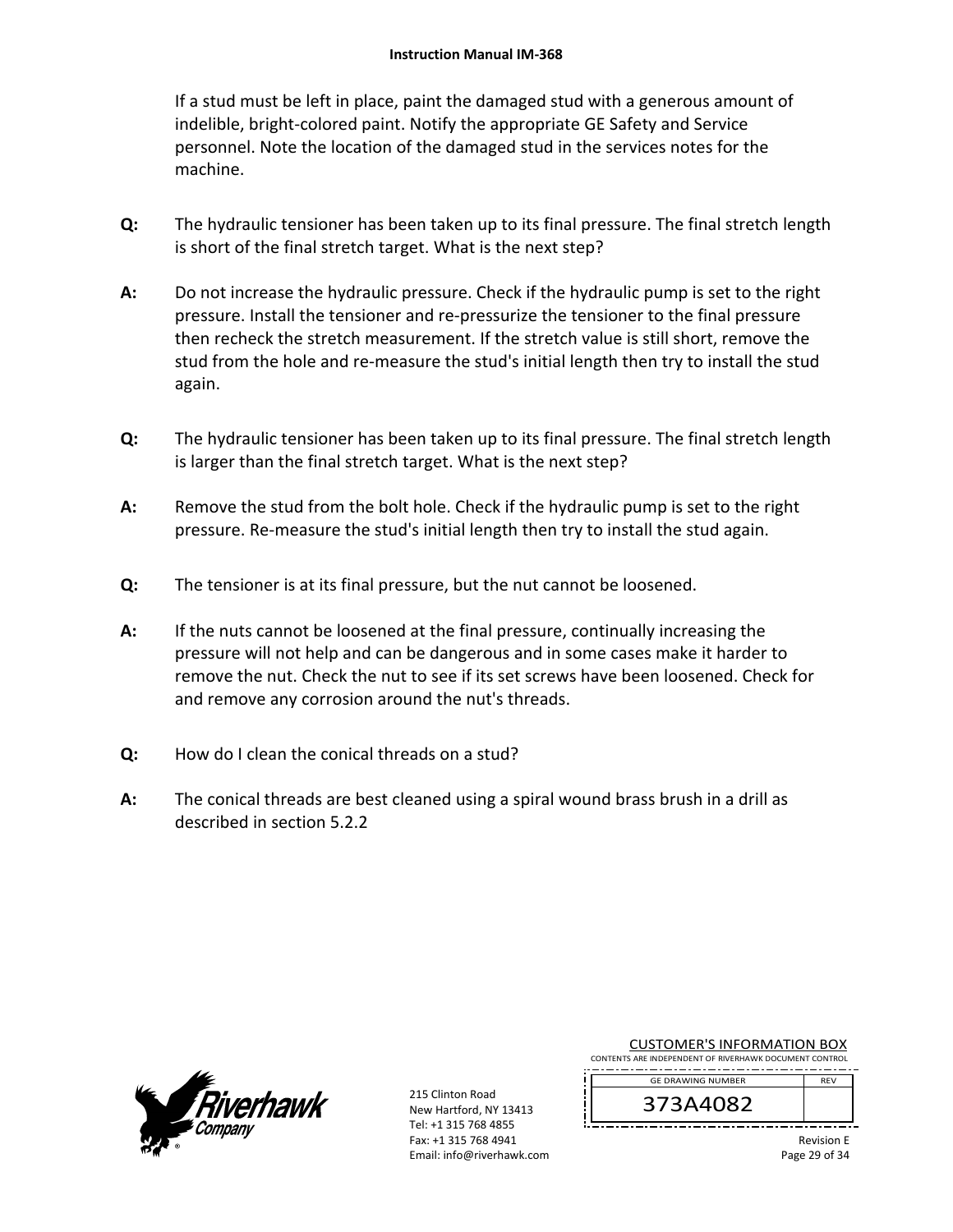- **Q:**  During the initial steps of removing a tensioned stud, the stick‐out length is found to be wrong.
- **A:**  Do not proceed. Contact Riverhawk for assistance. With the wrong stick-out length, the hydraulic tensioner has a limited stroke and may not work properly and can be damaged.
- **Q:**  The hydraulic pump appears to be leaking.
- **A:**  Check the hose connection to the hydraulic pump. If the 1/4" high pressure fitting is not assembled correctly as shown in section 7.2, it may look like the pump is leaking. If the problem continues, it may be necessary to return the pump kit to the Riverhawk factory. Contact Riverhawk for guidance.
- **Q:**  The hydraulic hose has a collar on it that can't be moved by hand
- **A:**  The hydraulic fitting is shown in section 7.2. The collar is sometimes held in place with a thread locking compound. This prevents the collar from moving too easily. It may be necessary to adjust this collar with a set of vise‐grip pliers. Be careful to not strip the threads off the tube or hose end.

| Revision<br>Letter | <b>Effective Date</b> | Description                                                                                                  |
|--------------------|-----------------------|--------------------------------------------------------------------------------------------------------------|
| E                  | Apr 5, 2022           | Updated EC Declaration of Conformity; Added UKCA<br><b>Declaration of Conformity</b>                         |
| D                  | Mar 31, 2020          | Added 114T4434P010 and P011 to the title page;<br>Inserted section 2.2; Added 114T4434P011 to section<br>2.4 |
| C                  | Apr 24, 2019          | Added 114T4434P012, P013, P014 to sections 2.2, 2.3,<br>and the title page                                   |

# **14.0 Revision History**



215 Clinton Road New Hartford, NY 13413 Tel: +1 315 768 4855 Fax: +1 315 768 4941 Email: info@riverhawk.com

| <b>CUSTOMER'S INFORMATION BOX</b><br>CONTENTS ARE INDEPENDENT OF RIVERHAWK DOCUMENT CONTROL |                                       |
|---------------------------------------------------------------------------------------------|---------------------------------------|
| <b>GE DRAWING NUMBER</b>                                                                    | <b>RFV</b>                            |
| 373A4082                                                                                    |                                       |
|                                                                                             | <b>Revision E</b><br>$D$ aga 30 of 31 |

Page 30 of 34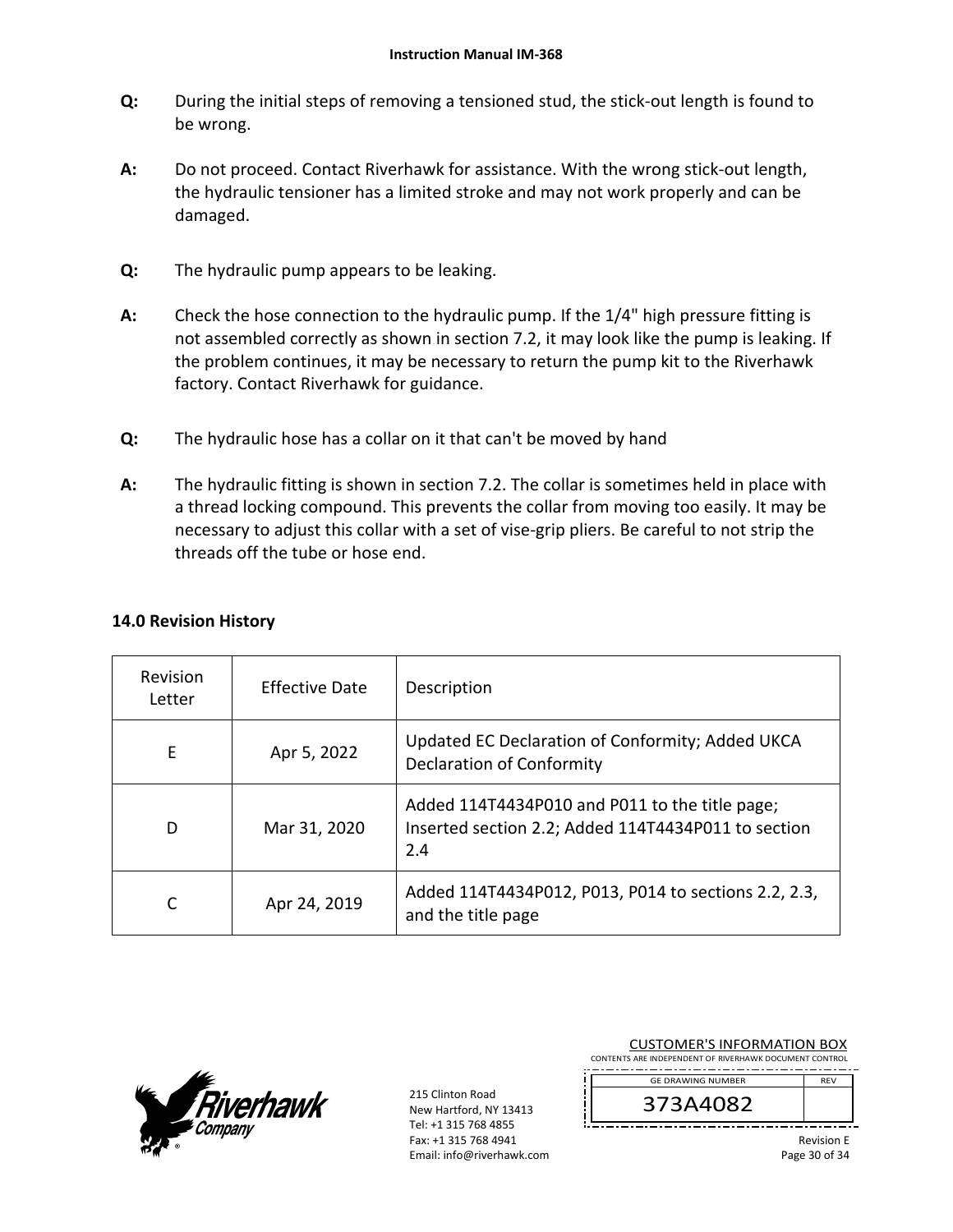| Revision<br>Letter | Effective Date | Description                                                                                                                                                                                                                                                      |
|--------------------|----------------|------------------------------------------------------------------------------------------------------------------------------------------------------------------------------------------------------------------------------------------------------------------|
| B                  | Apr 29, 2016   | Replaced GE p/n 114T4434P001, -P002, -P003 with GE<br>p/n 114T4434P004, -p005, -p006; Replaced HT-7269<br>with HT-6866 in sections 2.1, 2.2, and 4.5; Replaced<br>Figures 6A and 8A; Revised hardware orientation<br>instructions in sections 3.0, 8.1, and 11.2 |
| A                  | Feb 4, 2016    | Replaced HT-6866 with HT-7269 in sections 2.1, 2.2,<br>and 4.5; Replaced Figures 6A and 8A; Revised hardware<br>orientation instructions in sections 3.0, 8.1, and 11.2                                                                                          |
|                    | Apr 8, 2015    | Released                                                                                                                                                                                                                                                         |



215 Clinton Road New Hartford, NY 13413 Tel: +1 315 768 4855 Fax: +1 315 768 4941 Email: info@riverhawk.com CUSTOMER'S INFORMATION BOX

CONTENTS ARE INDEPENDENT OF RIVERHAWK DOCUMENT CONTROL . . . . . . GE DRAWING NUMBER REV

373A4082

Revision E Page 31 of 34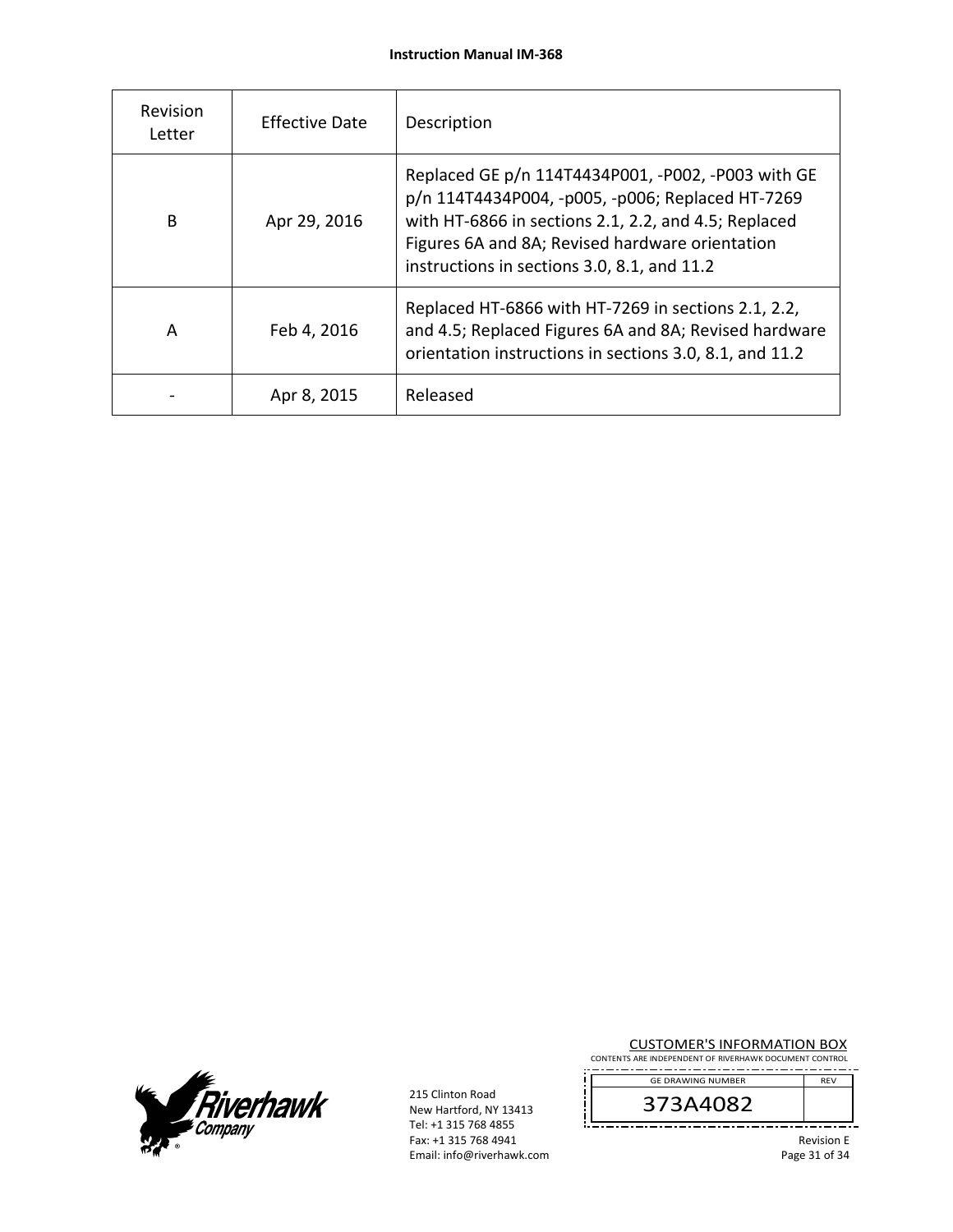#### **Appendix A1**

# **EC Declaration of Conformity**

| Manufacturer: | Riverhawk Company           |
|---------------|-----------------------------|
| Address:      | 215 Clinton Road            |
|               | New Hartford, NY 13413, USA |

The hydraulic pump and bolt tensioning tool described in this manual are used for installing and applying tension to large bolts that are specifically designed by Riverhawk Company to be tensioned hydraulically.

All applicable sections of European Directive 2006/42/EC for machinery have been applied and fulfilled in the design and manufacture of the hydraulic pump and bolt tensioning tool described in this manual. Reference also ISO 12100:2010, ISO 4413:2010, and ISO 4414:2010.

Furthermore, this equipment has been manufactured under the Riverhawk quality system per EN ISO 9001:2015

Consult the Declaration of Conformance included with the shipment of this equipment that identifies the authorized Riverhawk representative, applicable serial numbers, and appropriate signature.



215 Clinton Road New Hartford, NY 13413 Tel: +1 315 768 4855 Fax: +1 315 768 4941 Email: info@riverhawk.com CUSTOMER'S INFORMATION BOX

CONTENTS ARE INDEPENDENT OF RIVERHAWK DOCUMENT CONTROL GE DRAWING NUMBER REV

373A4082

Revision E Page 32 of 34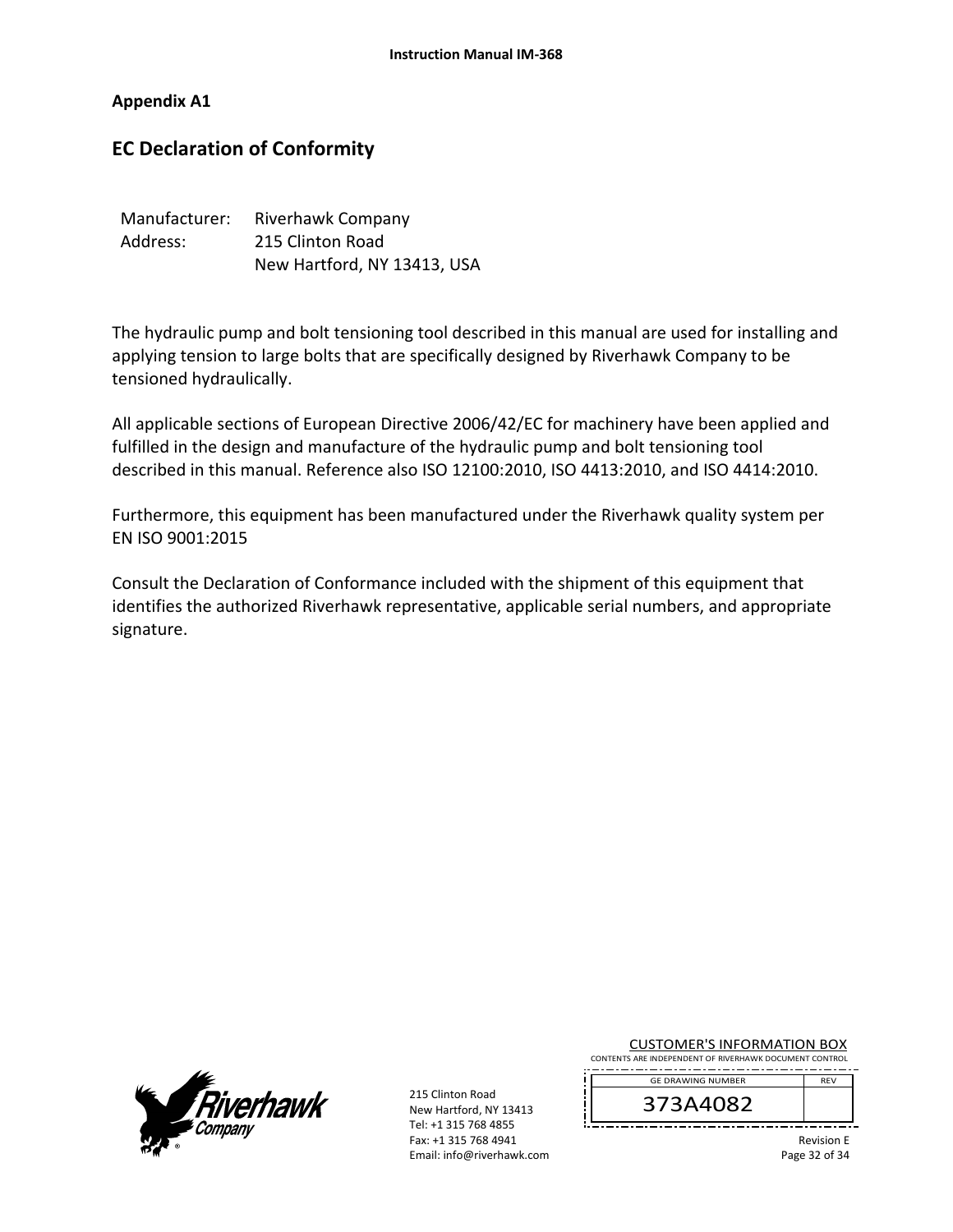#### **Appendix A2**

# **UKCA Declaration of Conformity**

| Manufacturer: | Riverhawk Company           |
|---------------|-----------------------------|
| Address:      | 215 Clinton Road            |
|               | New Hartford, NY 13413, USA |

The hydraulic pump and bolt tensioning tool described in this manual are used for installing and applying tension to large bolts that are specifically designed by Riverhawk Company to be tensioned hydraulically.

All applicable sections of Supply of Machinery (Safety) 2008 have been applied and fulfilled in the design and manufacture of the hydraulic pump and bolt tensioning tool described in this manual. Reference also ISO 12100:2010, ISO 4413:2010, and ISO 4414:2010.

Furthermore, this equipment has been manufactured under the Riverhawk quality system per EN ISO 9001:2015

Consult the Declaration of Conformance included with the shipment of this equipment that identifies the authorized Riverhawk representative, applicable serial numbers, and appropriate signature.



215 Clinton Road New Hartford, NY 13413 Tel: +1 315 768 4855 Fax: +1 315 768 4941 Email: info@riverhawk.com

| <b>CUSTOMER'S INFORMATION BOX</b> |
|-----------------------------------|
|-----------------------------------|

CONTENTS ARE INDEPENDENT OF RIVERHAWK DOCUMENT CONTROL REV GE DRAWING NUMBER

373A4082

Revision E Page 33 of 34